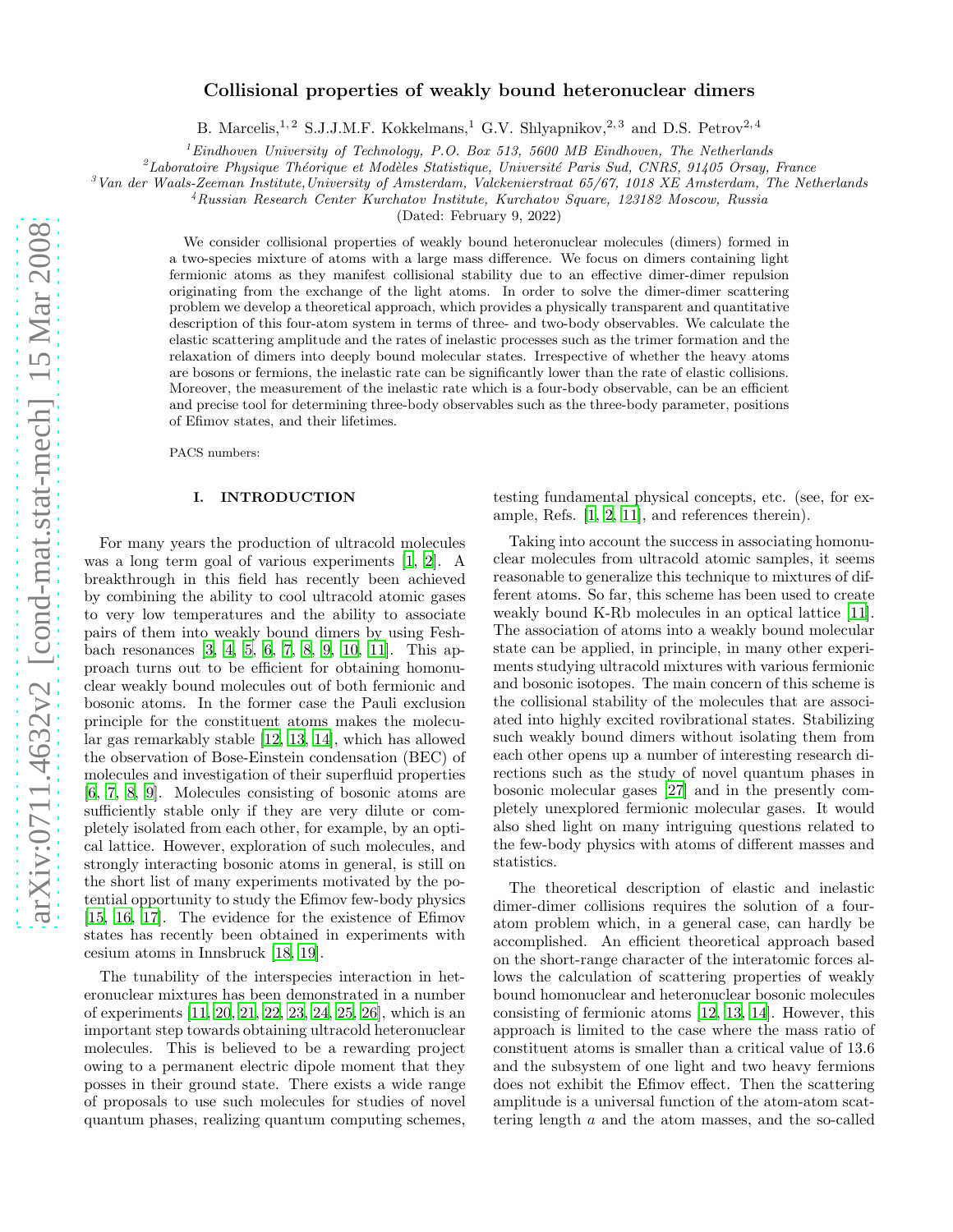three-body parameter is not needed. For larger mass ratios or in the case of bosonic constituent atoms one has to take into account the existence of Efimov three-body bound states, the three-body parameter comes into play, and it is still debated whether an additional four-body parameter is required to describe four-body observables [\[28,](#page-13-25) [29\]](#page-13-26).

In this paper we discuss the scattering properties of weakly bound dimers which consist of atoms with a large mass difference. Both the light and heavy atoms are in a single quantum state, and the weakly bound molecular states are formed in their gaseous mixture at a large and positive scattering length for the light-heavy interaction. Our attention is focused on dimers containing light fermionic atoms as these dimers should be collisionally stable due to an effective dimer-dimer repulsion originating from the exchange of the light atoms. We develop an approach for solving the dimer-dimer scattering problem, which in addition to the short-range character of the interatomic interactions, relies on a large difference in the masses of atoms forming a dimer. The latter circumstance allows us to use the Born-Oppenheimer adiabatic approximation and integrate out the motion of one light atom substituting it by an effective potential acting on the heavy atoms. This reduces the dimer-dimer scattering to a three-body problem, which can be solved by developing the method presented in Ref. [\[30\]](#page-13-27).

Such a hybrid Born-Oppenheimer (HBO) approach provides a transparent description of the four-body system of two light and two heavy atoms. It allows one to express four-body observables in terms of the light-heavy scattering length a and the three-body parameter for the subsystem of one light and two heavy atoms. Remarkably, this relation can be inverted and can be used to retrieve information on the three-body system from the collisional properties of the dimers. As we show in this paper, the lifetime of a gas of dimers can significantly exceed the lifetime of an atomic mixture or an atomdimer mixture. This suggests that indirect measurements of three-body effects through four-body observables can be more efficient and precise than measurements using three-body systems directly.

We present a detailed analysis of elastic and inelastic dimer-dimer collisions, based on the HBO approximation. We calculate the s-wave (p-wave) amplitudes of elastic scattering between ultracold bosonic (fermionic) dimers and discuss the relaxation of dimers into deep bound states as well as the formation of trimer bound states in dimer-dimer collisions. As shown, the inelastic rates are significantly suppressed by the long-range exchange repulsion between the dimers.

The paper is organized as follows. In Sec. [II](#page-1-0) we introduce the Born-Oppenheimer approximation for threeand four-body problems in which both light atoms are adiabatically eliminated and in Sec. [III](#page-3-0) we discuss possible inelastic decay mechanisms in dimer-dimer collisions. We then justify the need for a more sophisticated HBO approach to describe the dimer-dimer scattering. Section [IV](#page-5-0) contains the derivation of the HBO equation for the four-body problem and in Sec. [V](#page-7-0) we show how it can be used for calculating elastic and inelastic dimer-dimer collisional properties. We present the results for the dimerdimer scattering amplitude as a function of the atomic scattering length and the three-body parameter in the case of bosonic and fermionic molecules. We also discuss implications of the results for experimental observation of dimers, Efimov trimers, and related few-body physics. In Sec. [VI](#page-10-0) we discuss the validity of the HBO approach and compare the HBO results with exact calculations for moderate mass ratios and in Sec. [VII](#page-11-0) we conclude.

# <span id="page-1-0"></span>II. BORN-OPPENHEIMER APPROXIMATION FOR THREE- AND FOUR-BODY SYSTEMS

Let us consider the interaction between two weakly bound dimers consisting of atoms with very different masses and discuss the dimer-dimer scattering properties. A natural way to benefit from the large mass ratio is to use the Born-Oppenheimer (BO) approximation [\[31\]](#page-13-28), where one assumes that the state of fast light atoms adiabatically adjusts itself to the positions of the slow heavy atoms. In Ref. [\[32\]](#page-13-29) the BO approach has been developed for a three-body system with an emphasis on the Efimov effect. The four-body case has been briefly discussed in Ref. [\[14\]](#page-13-11).

Within the BO approach the four-body problem can be split into two parts. First, one calculates the wavefunctions and binding energies of the light atoms in the field of the heavy atoms fixed at a distance  $\bf{R}$  from each other. The sum of the light-atom binding energies gives the potential energy surface for the heavy atoms, and the second step of the BO procedure is to consider the motion of the heavy atoms in this effective potential.

We assume that the interaction between the light atoms is not resonant and can be neglected. Then each of the light atoms independently moves in the field created by the pair of heavy atoms. For the interaction between light and heavy atoms we use the zero-range Bethe-Peierls approach [\[33](#page-13-30)] assuming that the motion of light atoms is free everywhere except for a vanishing distance between the light and heavy atoms. This approach makes sense for  $R \gg \tilde{R}_e$  and

<span id="page-1-1"></span>
$$
a \gg R_e,\tag{1}
$$

where  $a$  is the scattering length for the light-heavy interaction and  $R_e, \tilde{R}_e$  are the characteristic radii of the light-heavy and heavy-heavy interatomic potentials, respectively. Then there are two bound states of a light atom in the field of two heavy ones: the gerade state (+) with the wavefunction remaining unchanged under permutation of the heavy atoms  $(\mathbf{R} \to -\mathbf{R})$ , and the ungerade state  $(-)$  with the wavefunction changing its sign under this operation. The corresponding wavefunc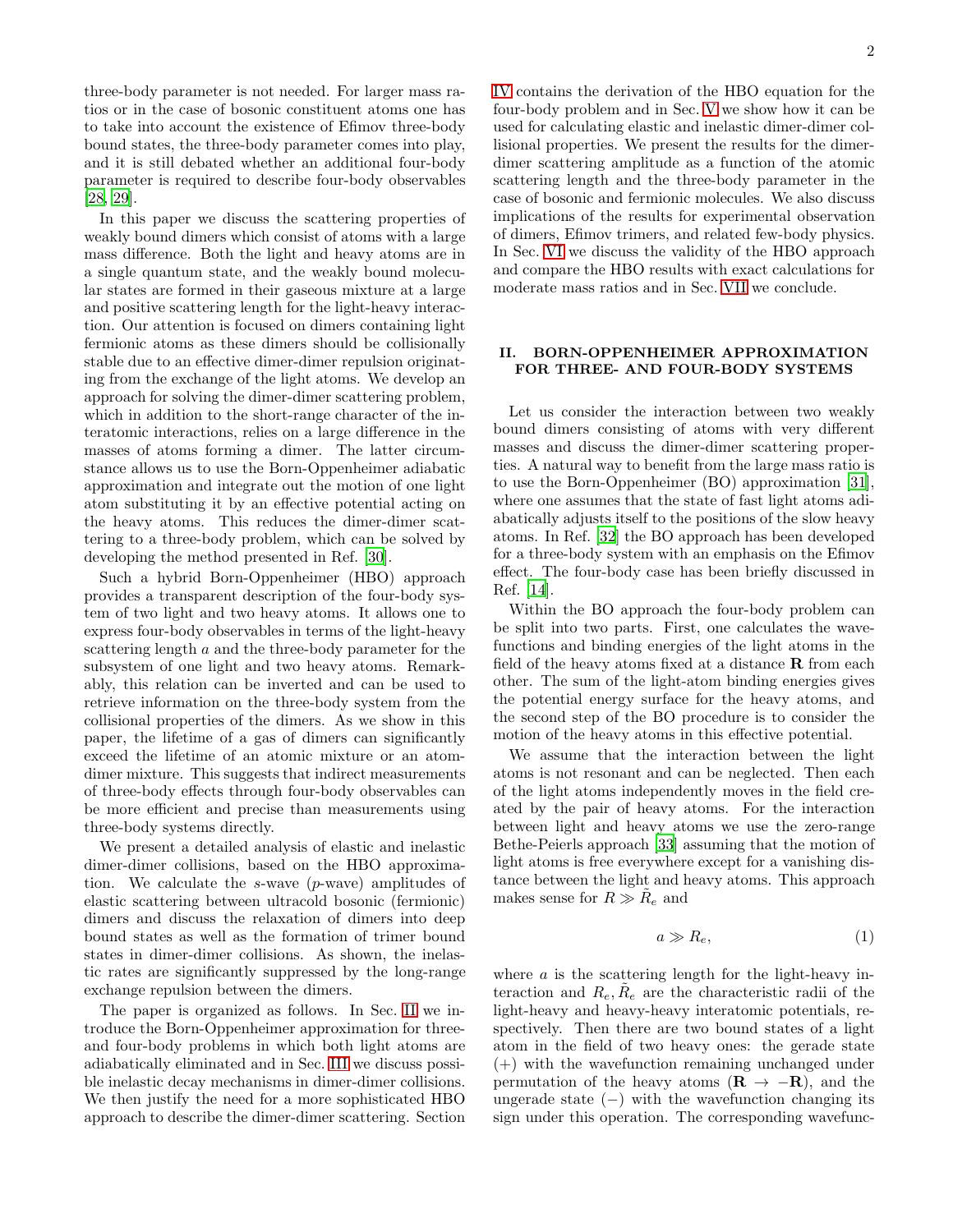tions are given by

<span id="page-2-1"></span>
$$
\psi_{\mathbf{R}}^{\pm}(\mathbf{r}) = \mathcal{N}_{\pm} \left( \frac{e^{-\kappa_{\pm}(R)|\mathbf{r} - \mathbf{R}/2|}}{|\mathbf{r} - \mathbf{R}/2|} \pm \frac{e^{-\kappa_{\pm}(R)|\mathbf{r} + \mathbf{R}/2|}}{|\mathbf{r} + \mathbf{R}/2|} \right), (2)
$$

where  $\mathcal{N}_{\pm}$  are normalization coefficients which depend on R. The corresponding binding energies are

$$
\epsilon_{\pm}(R) = -\kappa_{\pm}^2(R)/2m,\tag{3}
$$

where m is the mass of a light atom, and we put  $\hbar = 1$ . The parameters  $\kappa_{\pm}(R)$  follow from the equation

<span id="page-2-0"></span>
$$
\kappa_{\pm}(R) \mp \exp\left[-\kappa_{\pm}(R)R\right]/R = 1/a. \tag{4}
$$

Equation [\(4\)](#page-2-0) is obtained by using the Bethe-Peierls boundary conditions for the wavefunctions  $\psi_{\mathbf{R}}^{\pm}$  of Eq. [\(2\)](#page-2-1) at vanishing light-heavy separations:

<span id="page-2-9"></span>
$$
\psi_{\mathbf{R}}^{\pm} \propto \left(\frac{1}{|\mathbf{r} \pm \mathbf{R}/2|} - \frac{1}{a}\right), \quad |\mathbf{r} \pm \mathbf{R}/2| \to 0.
$$
 (5)

For large  $R$  the perturbative expansion of Eq. [\(4\)](#page-2-0) up to terms of the second order in the small parameter  $\exp(-R/a)$  leads to the binding energies

$$
\epsilon_{\pm}(R) \approx -|\epsilon_0| \mp 2|\epsilon_0| \frac{a}{R} \exp(-R/a) + \frac{U_{\text{ex}}(R)}{2}, \quad (6)
$$

where  $\epsilon_0 = -1/2ma^2$  is the binding energy of a single molecule within the BO approximation with fixed heavy atoms and

<span id="page-2-2"></span>
$$
U_{\rm ex}(R) = 4|\epsilon_0| \frac{a}{R} \left(1 - \frac{a}{2R}\right) \exp(-2R/a). \tag{7}
$$

The ungerade  $(-)$  state energy is always higher than the energy of the gerade  $(+)$  state. Moreover, for  $R < a$  the ungerade state is no longer bound. The gerade state is bound for any R. For  $R \ll a$  its energy is equal to

<span id="page-2-7"></span>
$$
\epsilon_+(R) \approx -0.16/mR^2. \tag{8}
$$

In the case where the light atoms are noninteracting bosons or distinguishable fermions, it is energetically favorable for them to occupy the gerade state and follow it adiabatically when the heavy atoms modify their relative positions. Then the light atoms mediate an effective attraction between the heavy atoms. The effective potential in this case is  $2\epsilon_{+}(R) + 2|\epsilon_{0}|$ , and the remaining part of the BO procedure is to solve the Schrödinger equation for the heavy atoms moving in this potential. However, such molecules are expected to be very shortlived because of the collisional relaxation into deep bound states. Qualitatively, this is similar to the situation with homonuclear dimers consisting of bosonic atoms.

From this point on we will focus on the case where light atoms are identical fermions, and light-heavy molecules can be long-lived [\[14](#page-13-11)]. Then the wavefunction of two light atoms in our BO problem is an antisymmetrized product of the gerade and ungerade wavefunctions

<span id="page-2-8"></span>
$$
\psi_{\mathbf{R}}(\mathbf{r_1}, \mathbf{r_2}) = [\psi_{\mathbf{R}}^+(\mathbf{r_1})\psi_{\mathbf{R}}^-(\mathbf{r_2}) - \psi_{\mathbf{R}}^+(\mathbf{r_2})\psi_{\mathbf{R}}^-(\mathbf{r_1})]/\sqrt{2}.
$$
 (9)

The BO adiabatic approach is valid at distances  $R > a$ , where the effective interaction potential between the molecules is the sum of  $\epsilon_{+}(R)$  and  $\epsilon_{-}(R)$ . At sufficiently large inter-heavy separations satisfying the condition  $\exp(-R/a) \ll 1$ , the effective potential can be written as

$$
U_{\text{eff}}(R) = \epsilon_+(R) + \epsilon_-(R) + 2|\epsilon_0| \approx U_{\text{ex}}(R). \tag{10}
$$

The potential  $U_{\text{ex}}$  originates from the exchange of light fermions and thus can be treated as an exchange interaction. It is purely repulsive and, according to Eq. [\(7\)](#page-2-2), has the asymptotic shape of a Yukawa potential at large R. Direct calculations show that  $U_{\text{ex}}$  is a very good approximation to  $U_{\text{eff}}$  for  $R \gtrsim 1.5a$ .

We now turn to the second stage of the BO approach and consider the relative motion of two molecules in the center of mass reference frame. The corresponding Schrödinger equation reads

<span id="page-2-3"></span>
$$
(-\nabla_{\mathbf{R}}^2/M + U_{\text{eff}}(R) - \epsilon)\Psi(\mathbf{R}) = 0, \qquad (11)
$$

where  $\epsilon$  is the collision energy and M is the mass of a heavy atom. Note, that the repulsive effective potential is inversely proportional to the light mass  $m$ , whereas the kinetic energy operator in Eq. [\(11\)](#page-2-3) has a prefactor  $1/M$ . Therefore, for a large mass ratio  $M/m$ , the heavy atoms approach each other at distances smaller than a with an exponentially small tunneling probability  $P \propto \exp(-B\sqrt{M/m})$ , where  $B \sim 1$ . Our analysis shows that the elastic part of the scattering amplitude can be calculated with a very high accuracy from Eq. [\(11\)](#page-2-3) for  $M/m \gtrsim 20$  and is practically insensitive to the way we choose the boundary condition for the wavefunction at  $R = a$ .

When the heavy atoms are fermions one has bosonic light-heavy molecules and the dimer-dimer s-wave scattering length  $a_{dd}$  is of the order of a ln  $\sqrt{M/m}$ . The effective range of the potential has the same property. Let us demonstrate the calculation of  $a_{dd}$  for two bosonic dimers in the limit  $M/m \gg 1$ . In this case the dominant contribution to the scattering comes from distances in the vicinity of  $R = a_{dd} \gg a$ , where the effective potential can be approximated by Eq. [\(7\)](#page-2-2) with a constant preexponential factor

<span id="page-2-5"></span>
$$
U_{\text{eff}}(R) \approx 2(maa_{dd})^{-1} \exp(-2R/a). \tag{12}
$$

Then the zero energy solution of Eq. [\(11\)](#page-2-3) that decays towards smaller R reads

<span id="page-2-4"></span>
$$
\Psi(R) = \frac{a}{R} K_0 \left( \sqrt{\frac{2M}{m} \frac{a}{a_{dd}}} e^{-R/a} \right), \quad (13)
$$

where  $K_0$  is the decaying Bessel function. Comparing the result of Eq.  $(13)$  at large R with the asymptotic behavior  $\Psi(R) \propto (1 - a_{dd}/R)$  we obtain an equation for  $a_{dd}$ :

<span id="page-2-6"></span>
$$
a_{dd} = \frac{a}{2} \ln \left( \frac{e^{2\gamma}}{2} \frac{M}{m} \frac{a}{a_{dd}} \right). \tag{14}
$$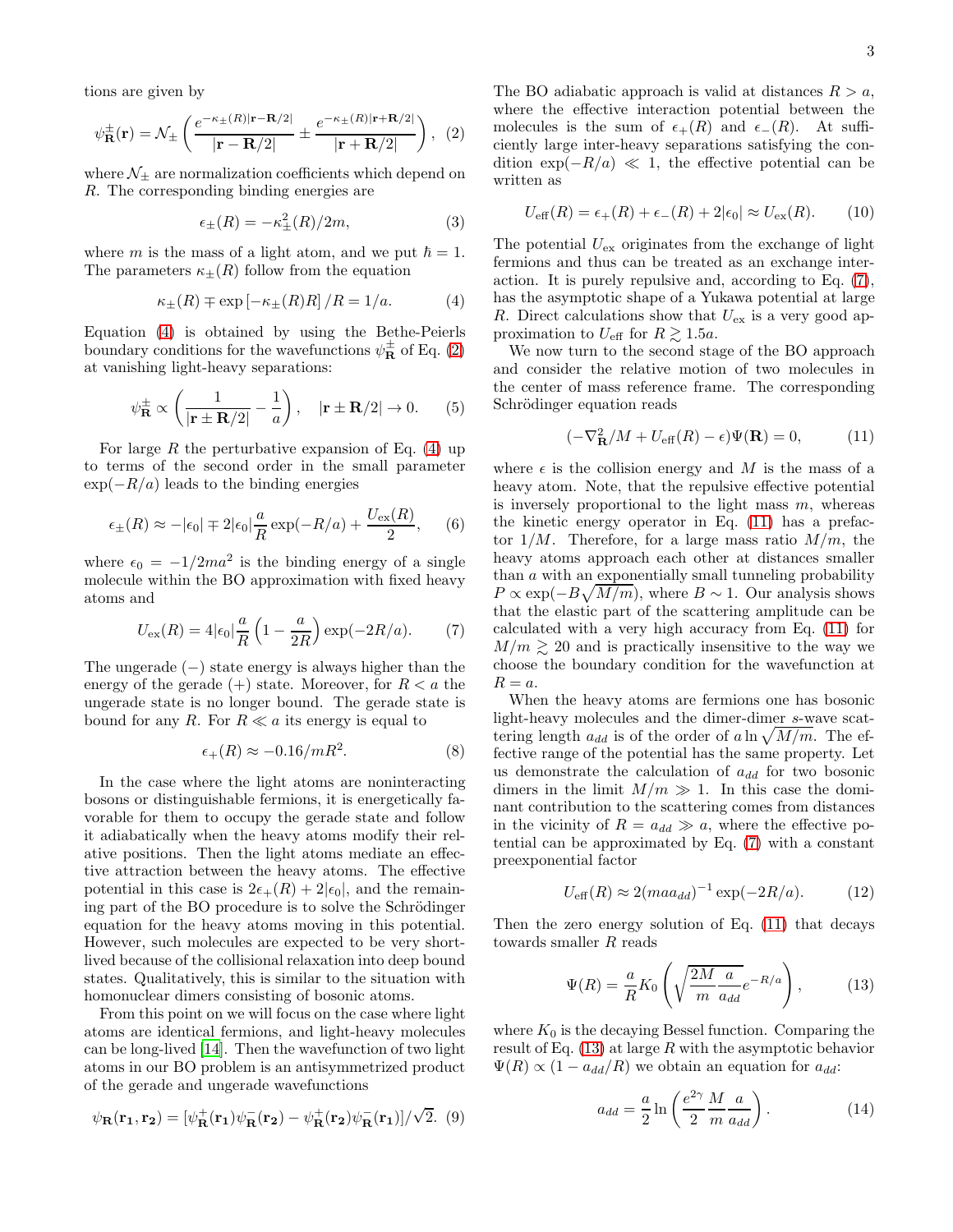This gives  $a_{dd} \approx a \ln \sqrt{M/m}$ , and the scattering cross section is

<span id="page-3-1"></span>
$$
\sigma_{dd} = 8\pi a_{dd}^2. \tag{15}
$$

From Eq. [\(13\)](#page-2-4) we see that the interval of distances near  $R = a_{dd}$ , where the wavefunction changes, is of the order of  $a$ . This justifies the use of Eq.  $(12)$ . In fact, the corrections to Eq. [\(14\)](#page-2-6) can be obtained by treating the difference between Eqs. [\(7\)](#page-2-2) and [\(12\)](#page-2-5) perturbatively. In this way the first order correction to the dimer-dimer scattering length is  $-(3/4)a^2/a_{dd}$ , where  $a_{dd}$  is determined from Eq. [\(14\)](#page-2-6).

Qualitatively,  $U_{\text{eff}}(R)$  can be viewed as a hardcore potential with the radius  $a_{dd}$ , where the edge is smeared out on a lengthscale  $\sim a \ll a_{dd}$ . Therefore, the ultracold limit for dimer-dimer collisions, required for the validity of Eq. [\(15\)](#page-3-1), is realized for relative momenta of the dimers,  $k$ , satisfying the inequality

<span id="page-3-2"></span>
$$
ka_{dd} \ll 1. \tag{16}
$$

It can be useful (see Ref. [\[27](#page-13-24)]) to approximate the potential  $U_{\text{eff}}$  by a pure hardcore with the radius  $a_{dd}$ . This approximation works under the condition  $ka \ll 1$ , which is less strict than Eq. [\(16\)](#page-3-2).

In the case where the heavy atoms are bosons, the diatomic molecules formed by these atoms with the light fermions are composite fermions and they can scatter from each other only with odd orbital angular momenta. Then, at low momenta  $k$  satisfying the condition of the ultracold limit  $(16)$ , the leading channel is the *p*-wave scattering. At interdimer separations exceeding the radius  $a_{dd}$  of the interaction potential  $U_{\text{eff}}(R)$ , but still smaller than their de Broglie wavelength  $1/k$ , the radial wavefunction of the relative motion of the dimers takes the form  $\Psi(R) \propto k^2(R - 3\beta_{dd}/R^2)$ , where the quantity  $\beta_{dd}$  is the p-wave scattering volume. The scattering amplitude then reads

$$
f_{dd}^{(p)} = k^2 \beta_{dd}.\tag{17}
$$

For the hardcorelike potential  $U_{\text{eff}}(R)$  one finds that the scattering volume is given by:

<span id="page-3-3"></span>
$$
\beta_{dd} \approx (1/3) a_{dd}^3,\tag{18}
$$

with  $a_{dd}$  following from Eq. [\(14\)](#page-2-6). Accordingly, the scattering cross section is

$$
\sigma_{dd}^{(p)} \approx (8\pi/3)k^4 a_{dd}^6.
$$
 (19)

Note that equations [\(14\)](#page-2-6) and [\(18\)](#page-3-3) are obtained in the extreme limit  $M \gg m$  and assuming the absence of inelastic processes. The accuracy of these results for not extremely large ratios  $M/m$  and their possible modifications due to the presence of inelastic scattering channels will be discussed in Sec. [V.](#page-7-0)

Let us now mention that in our numerical calculations presented in Sec. [V](#page-7-0) we do not find resonances in the

dimer-dimer scattering amplitude, which could appear in the presence of a weakly bound state of two dimers. Here we give a qualitative explanation of the absence of these bound states. Suppose there is such a state with energy  $\epsilon \to 0$ . Then, at distances  $R > a$  the wavefunction of the heavy atoms should exponentially decay on the distance scale  $\sim a\sqrt{m/M} \ll a$ , since  $U_{\text{eff}}$  represents a barrier with the height  $\sim 1/ma^2$ . This means that the heavy atoms in such a bound state should be localized mostly at distances smaller than a. The gerade light atom is also localized at these distances as seen from the shape of the function  $\psi^+$ . The motion of the ungerade light atom relative to the localized trimer can be viewed as scattering with odd values of the angular momentum, and due to the centrifugal barrier the bound states of this atom with the trimer should be localized at distances  $\sim a$ from the heavy atoms. In this case one would expect the BO approximation to work, since the ungerade light atom is moving much faster than the heavy atoms. However, this leads to a contradiction, because in the BO approach discussed above the ungerade state at interheavy separations  $R < a$  is unbound. We thus conclude that weakly bound states of two dimers are absent.

Although there are no resonances in the dimer-dimer collisions, there are branch-cut singularities in the scattering amplitude. They are related to the presence of inelastic processes and are discussed in the next section.

### <span id="page-3-0"></span>III. INELASTIC PROCESSES. QUALITATIVE ANALYSIS

We distinguish two types of inelastic processes in dimer-dimer collisions. The first one is the relaxation of one of the colliding dimers into a deep bound state, the other dimer being dissociated. The second process is the formation of bound trimers consisting of two heavy and one light atom, the other light atom carrying away the released binding energy. We will start with the formation of trimer states, which in most cases can be called Efimov trimers. The existence of such trimer states can be seen from the BO picture for two heavy atoms and one light atom in the gerade state. Within the BO approach the three-body problem reduces to the calculation of the relative motion of the heavy atoms in the effective potential created by the light atom. For the light atom in the gerade state, this potential is  $\epsilon_{+}(R)$  found in the previous section. The Schrödinger equation for the wavefunction of the relative motion of the heavy atoms  $\chi_{\nu}(\mathbf{R})$  reads

<span id="page-3-4"></span>
$$
\hat{H}\chi_{\nu}(\mathbf{R}) = \left[-\nabla_{\mathbf{R}}^2/M + \epsilon_+(R)\right]\chi_{\nu}(\mathbf{R}) = \epsilon_{\nu}\chi_{\nu}(\mathbf{R}). \tag{20}
$$

The trimer states are nothing else than the bound states of heavy atoms in the effective potential  $\epsilon_{+}(R)$ . Accordingly, they correspond to the discrete part of the spectrum  $\epsilon_{\nu}$ , where the symbol  $\nu$  denotes a set containing angular (l) and radial (n) quantum numbers. For  $R \ll a$ the potential  $\epsilon_{+}(R)$  is proportional to  $-1/R^2$  [see Eq. [\(8\)](#page-2-7)] and, if this effective attraction overcomes the centrifugal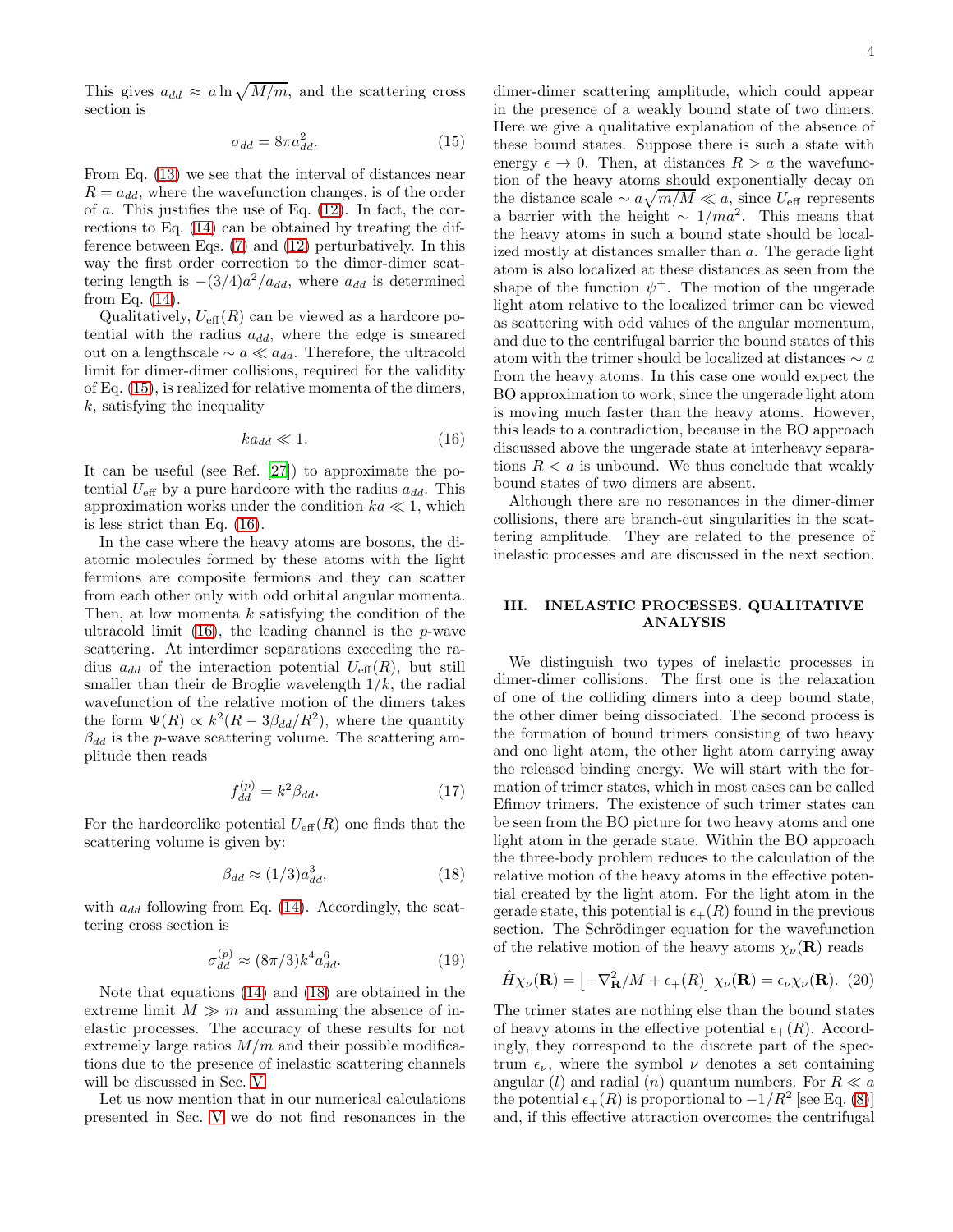barrier, we arrive at the well known phenomenon of the fall of a particle to the center in an attractive  $1/R^2$  potential. Then, for a given orbital angular momentum  $l$ , the radial part of  $\chi_{\nu}$  can be written as

<span id="page-4-0"></span>
$$
\chi_{\nu}(R) \propto R^{-1/2} \sin(s_l \ln R/r_0), \quad R \ll a,\tag{21}
$$

where

<span id="page-4-2"></span>
$$
s_l = \sqrt{0.16M/m - (l + 1/2)^2}.
$$
 (22)

The three-body parameter  $r_0$  fixes the phase of the wavefunction at small distances and, in principle, depends on  $l$ . The wavefunction  $(21)$  has infinitely many nodes, which means that in the zero-range approximation there are infinitely many trimer states. This is one of the properties of three-body systems with resonant interactions discovered by Efimov [\[15](#page-13-12)]. We see that the fall to the center is possible in many angular momentum channels, provided the mass ratio is sufficiently large. However, for practical purposes and for simplicity, it is sufficient to consider the case where the Efimov effect occurs only for the angular momentum channel with the lowest possible  $l$  for a given symmetry. This implies that when the heavy atoms are fermions and one has odd  $l$ , in order to confine ourselves to  $l = 1$  we should have the mass ratio in the range  $14 \leq M/m \leq 76$ . For bosonic heavy atoms where l is even, we set  $l = 0$  and consider  $M/m \lesssim 39$  to avoid the Efimov effect for  $l \geq 2$ . In both cases we need a single three-body parameter  $r_0$ .

The formation of Efimov trimers in ultracold dimerdimer collisions is energetically allowed only if  $\epsilon_{\nu}$  <  $-2|\epsilon_0|$ . This means that the trimers that we are interested in are relatively well bound and their size is smaller than a. Therefore, the process of the trimer formation is exponentially reduced for large mass ratios as the heavy atoms have to tunnel under the repulsive barrier  $U_{\text{eff}}(\text{R})$ . Moreover, this process requires all of the four atoms to approach each other at distances smaller than  $a$ , and its rate decreases with the trimer size because it is more difficult for two identical light fermions to be in a smaller volume. In order to carry out the quantitative analysis of the trimer formation one should properly take into account the motion of the ungerade light fermion at  $R < a$ . A method which allows one to do this will be presented in Sec. [IV.](#page-5-0)

From Eq. [\(21\)](#page-4-0) one sees that the behavior of the threebody system does not change if  $r_0$  is multiplied by

<span id="page-4-1"></span>
$$
\lambda_l = \exp(\pi/s_l). \tag{23}
$$

On the other hand, the dimensional analysis shows that the quantity  $\epsilon_{\nu}/\epsilon_0$  depends only on the ratio  $a/r_0$ . This means that except for a straightforward scaling with  $a$ , properties of the three-body system do not change when a is multiplied or divided by  $\lambda_l$ . This discrete scaling symmetry of a three-body system, which shows itself in the log-periodic dependence of three-body observables, has yet to be observed experimentally. In the case of three identical bosons, where the BO approach does not

work and one solves the three-body problem exactly [\[15\]](#page-13-12), the observation of the consequences of the discrete scaling requires to change a by a factor of  $\lambda \approx 22.7$ , which is technically very difficult in ongoing experiments with cold atoms. In this respect three-body systems with a very large mass difference can be more favorable because of smaller values of  $\lambda$ . For example, in order to see one period of the log-periodic dependence in a Cs-Cs-Li threebody system  $\alpha$  has to be changed only by a factor of  $\lambda \approx 5$ .

At this point it is worth emphasizing that three-body effects can be observed in a gas of light-heavy dimers, where the interdimer repulsion originating from the exchange of the light fermions strongly reduces the decay rate associated with relaxation of the dimers into deep bound states. The trimer formation in dimer-dimer collisions is very sensitive to the positions and sizes of Efimov states, and the measurement of the formation rate can be used for demonstrating the discrete scaling symmetry of a three-body system. Indeed, this rate should have the log-periodic dependence on a and is detectable by measuring the lifetime of the gas of dimers.

Besides the Efimov trimers, one can have "universal" trimer states of one light and two heavy atoms, well described in the zero-range approximation without introducing the three-body parameter [\[34,](#page-13-31) [35](#page-13-32)]. In particular, they exist at the orbital angular momentum  $l = 1$ and mass ratios below the critical value, where the Efimov effect is absent and short-range physics drops out of consideration. One of such states emerges at  $M/m \approx 8$ and crosses the trimer formation threshold  $(\epsilon_{tr} = -2|\epsilon_0|)$ at  $M/m \approx 12.7$ . The existence of this state is already seen in the BO picture. It appears as a bound state of fermionic heavy atoms in the potential  $\epsilon_{+}(R)$  for  $l=1$ , and in Sec. [V](#page-7-0) we present estimates for the formation rate in dimer-dimer collisions. The other state exists at  $M/m$ even closer to the critical mass ratio and never becomes sufficiently deeply bound to be formed in cold dimerdimer collisions. The universal trimer states also exist for  $l > 1$  and  $M/m > 13.6$  [\[35](#page-13-32)]. However, the trimer formation in dimer-dimer collisions at such mass ratios is dominated by the contribution of Efimov trimers with smaller *l*. Therefore, below we focus on the formation of Efimov trimers.

Let us now discuss the relaxation of the dimers into deep bound states in dimer-dimer collisions. The typical size of a deep bound state is of the order of the characteristic radius of the corresponding interatomic potential. We first consider the relaxation channel that requires one light and two heavy atoms to approach each other to distances  $\sim \tilde{R}_e \ll a$ . Unlike the trimer formation, this decay mechanism is a pure three-body process. The other light atom is just a spectator. A qualitative scenario of this process is the following. With the tunneling probability which is exponentially suppressed for large  $M/m$ , two dimers approach each other at distances  $R \sim a$ . Then the heavy atoms are accelerated towards each other in the potential  $\epsilon_{+}(R)$ , and the light atom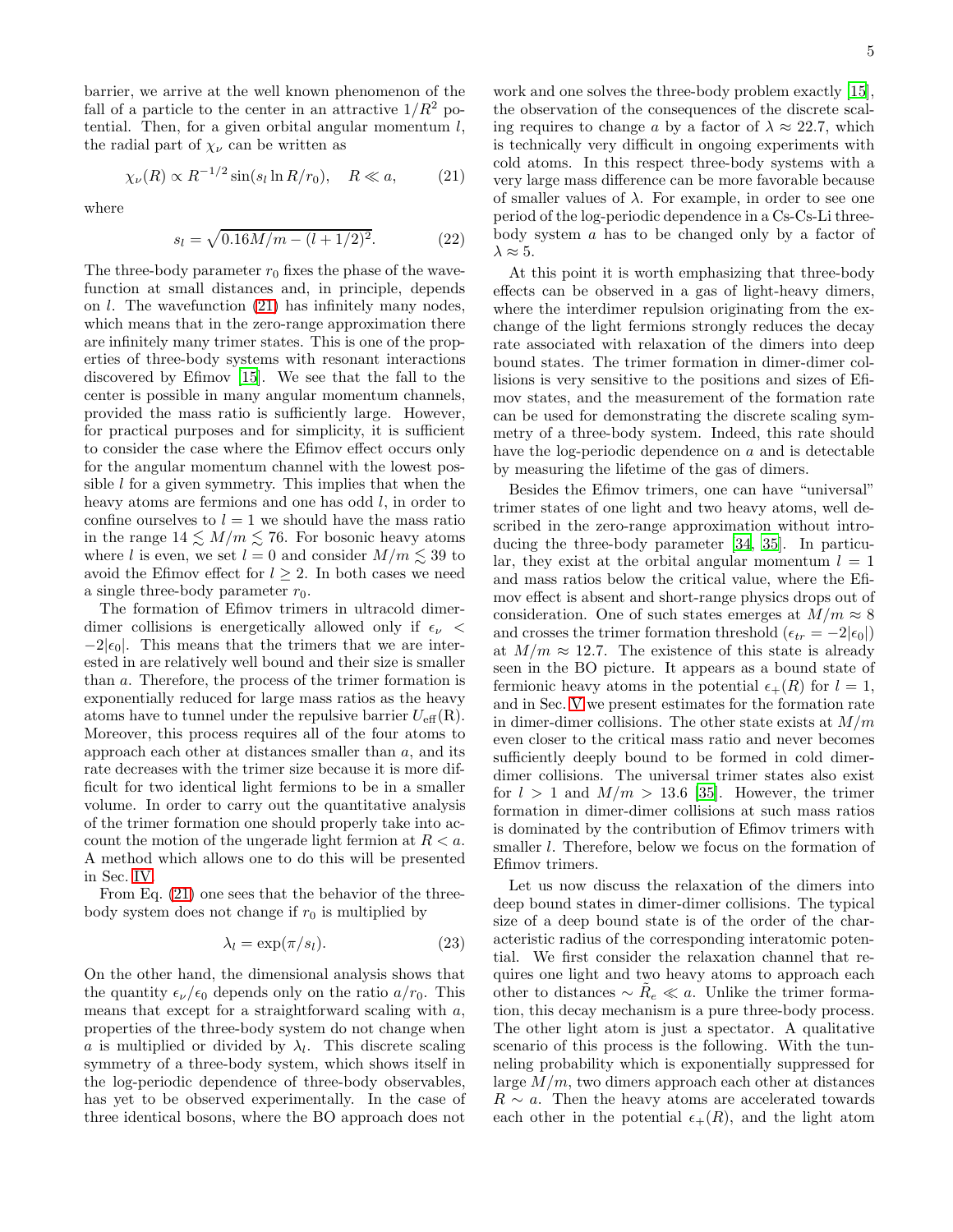in the gerade state is always closely bound to the heavy ones as is seen from the shape of the function  $\psi^+$ . The most convenient way to take into account the relaxation process that occurs when the heavy atoms (and the gerade light fermion) are at interatomic separations  $\sim \tilde{R}_e$ , is to consider the three-body parameter  $r_0$  as a complex quantity and introduce the so-called elasticity parameter  $\eta_* = -s_l \text{Arg}(r_0)$  [\[17\]](#page-13-14). As follows from the asymptotic expression for the wavefunction [\(21\)](#page-4-0), a negative argument of  $r_0$  ensures that the incoming flux of heavy atoms is not smaller than the outgoing one:

$$
\Phi_{\text{out}}/\Phi_{\text{in}} = \exp[4s_l \text{Arg}(r_0)] = \exp[-4\eta_*] \le 1. \tag{24}
$$

This mimics the loss of atoms at small distances due to the relaxation into deep bound states. In the analysis of Efimov states, the imaginary part of  $r_0$  leads to the appearance of an imaginary part of  $\epsilon_{\nu}$ . This means that any Efimov state has a finite lifetime  $\tau$  due to the relaxation. For small  $|\text{Arg}(r_0)|$  and for trimer states that are localized at distances smaller than a, we get  $\tau^{-1}/|\epsilon_{\nu}| = 4|\text{Arg}(r_0)| = 4\eta_*/s_l$ . Strictly speaking this fact indicates that it is not possible to separate the relaxation process from the trimer formation because the trimers that are formed in dimer-dimer collisions will eventually decay due to the relaxation. Nevertheless, as we will show in Sec. [V,](#page-7-0) both the modulus and argument of the three-body parameter can be determined by measuring the lifetime of a gas of dimers, leading to a number of quantitative predictions concerning the structure of Efimov states in the three-body subsystem of one light and two heavy atoms.

Another relaxation channel is the one in which two light fermions approach a heavy one at distances ∼ R<sup>e</sup> ≪ a. This decay mechanism is quite different from the ones described above. On the one hand, it is not exponentially suppressed for large mass ratios as the heavy atoms do not have to approach each other. However, there is a suppression of the decay because of the Fermi statistics for the light atoms, which strongly reduces the probability of having them in a small volume. We establish the dependence of the relaxation rate constant on a and estimate its dependence on  $R_e$  and the atom masses without performing a detailed analysis of the short-range physics. For a fixed and large inter-heavy separation R, the relaxation rate  $\Gamma(R)$  is proportional to the probability W of finding two light atoms within a sphere of radius  $∼ R_e$  around the heavy atom, multiplied by the frequency of relaxation events. This frequency is of the order of  $1/mR_e^2$  since there is no other energy scale at distances  $\sim R_e$ . The probability W can be obtained considering the limit  $\mathbf{r_1}, \mathbf{r_2} \rightarrow -\mathbf{R}/2$  in Eq. [\(9\)](#page-2-8). To the leading order in  $\exp(-R/a)$  we get

$$
\psi_{\mathbf{R}}(\mathbf{r_1}, \mathbf{r_2}) \approx \frac{e^{-R/a}}{2^{3/2}\pi a^2 R} \left(1 + \frac{a}{R}\right) \left[\frac{\tilde{\mathbf{r}}_2 \cdot \mathbf{R}}{\tilde{r}_1 R} - \frac{\tilde{\mathbf{r}}_1 \cdot \mathbf{R}}{\tilde{r}_2 R}\right],\tag{25}
$$

and  $W \sim |\psi_{\mathbf{R}}(\mathbf{r_1}, \mathbf{r_2})|^2 R_e^6$  with  $\tilde{r}_{1,2} = |\mathbf{r_{1,2}} + \mathbf{R}/2| \sim R_e$ in the expression for the wavefunction  $\psi_{\mathbf{R}}$ . This gives an estimate for the relaxation rate  $\Gamma(R)$  as a function of R:

$$
\Gamma(R) \sim (1/mR_e^2)(R_e^6/a^4R^2) \exp(-2R/a). \tag{26}
$$

Finally,  $\Gamma(R)$  should be averaged over the motion of the heavy atoms, which leads to the relaxation rate constant for the heavy-light-light process in dimer-dimer collisions:

<span id="page-5-1"></span>
$$
\alpha_{hll} = \int \Gamma(R) |\Psi(R)|^2 \mathrm{d}^3 R \sim \frac{R_e^4}{M a^3} \frac{1}{\ln \sqrt{M/m}}. \tag{27}
$$

The main contribution to the integral in Eq. [\(27\)](#page-5-1) comes from distances  $R \gg a$  where we use Eq. [\(13\)](#page-2-4) for the wavefunction  $\Psi(R)$ . From Eq. [\(27\)](#page-5-1) we see that  $\alpha_{hll} \propto a^{-3}$ , i.e. this relaxation mechanism is strongly suppressed for large dimers.

In the case of fermionic molecules, i.e. p-wave collisions, the relaxation rate constant [\(27\)](#page-5-1) should be multiplied by an additional factor  $(ka)^2 \ln^2 \sqrt{M/m}$ , where k is the scattering momentum.

Summarizing the results of sections [II](#page-1-0) and [III](#page-3-0) we find that the simple BO approach works well for calculating the elastic part of the dimer-dimer scattering amplitude as the main contribution to this quantity comes from large distances between the heavy atoms, where the adiabatic approximation for the motion of light atoms is valid. This is also the case for the relaxation into deep bound states which occurs in the three-body subsystem consisting of one heavy and two light atoms. The other inelastic processes (trimer formation and the relaxation occurring in the system of one light and two heavy atoms) require two heavy atoms to approach each other to distances  $R < a$ , where the adiabatic approximation breaks down. Quantitative studies of these inelastic processes will provide us with the estimate for the lifetime of the gas of dimers. These studies are also needed to establish the relation between three- and four-body observables, which can be useful for the exploration of three-body effects and Efimov physics. In the next section we present a modified BO approach to tackle these issues.

### <span id="page-5-0"></span>IV. HYBRID BORN-OPPENHEIMER METHOD

As we argued in Sec. [II,](#page-1-0) the BO method works well for the gerade fermion. Its state is characterized by the wavefunction  $\psi_{\mathbf{R}}^{+}(\mathbf{r})$  and energy  $\epsilon_{+}(R)$ , both adiabatically adjusting themselves to the motion of the heavy atoms. In the usual BO approximation one integrates out the light atom by introducing a potential energy surface (PES) for the heavy atoms, which in this particular case is given by  $\epsilon_{+}(R)$ . One can improve the PES by incorporating the so-called adiabatic Born-Oppenheimer correction. The idea of this procedure is to retain  $\psi_{\mathbf{R}}^{+}(\mathbf{r})$ as the wavefunction of the light atom, but to calculate the PES as the expectation value of the full Hamiltonian of the three-body system:

$$
\hat{H}_3 = -\nabla^2 \mathbf{R}/M - \nabla^2 \mathbf{r}/2\mu_3 + \text{Int.terms.} \tag{28}
$$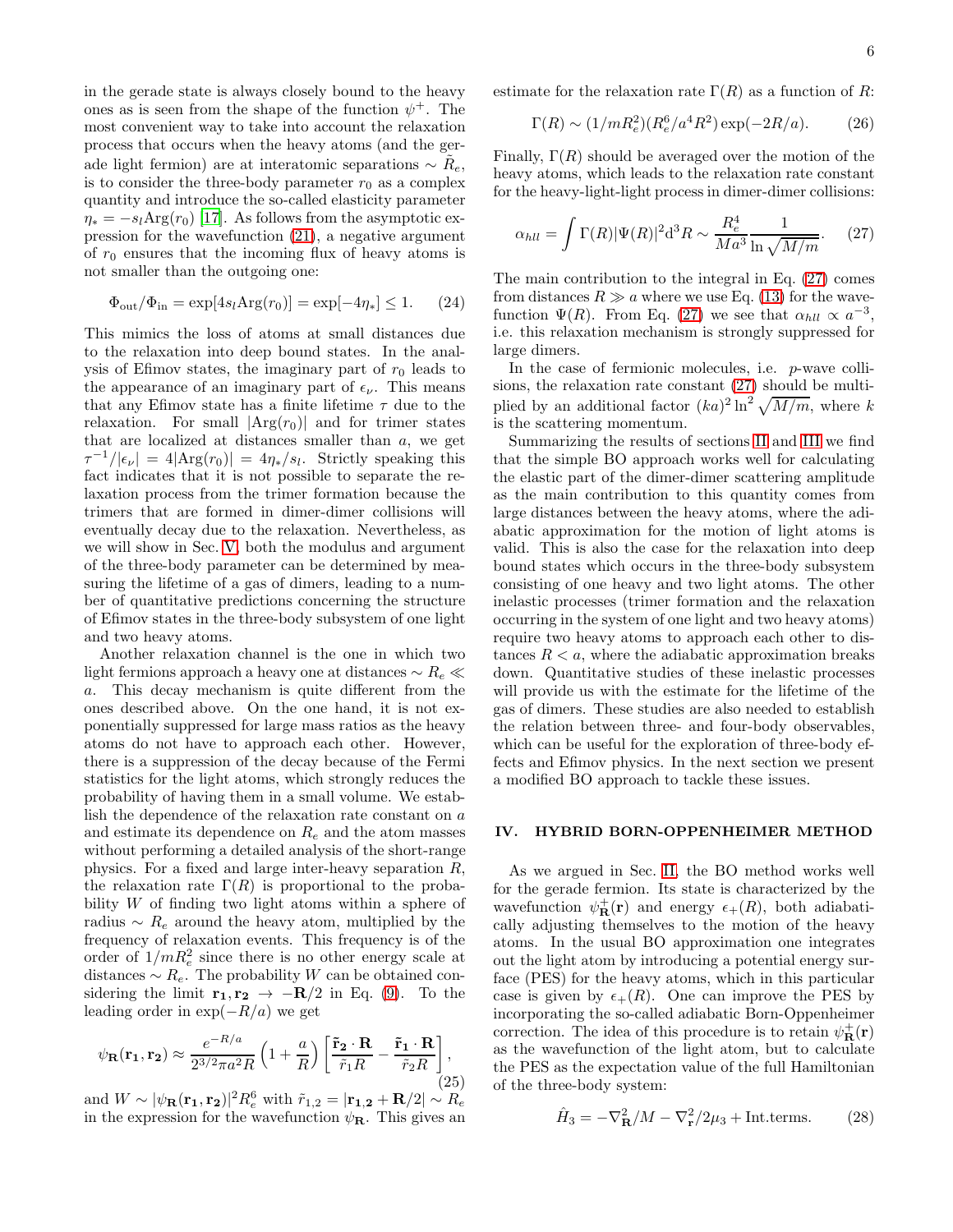Here  $\mu_3 = 2mM/(2M + m)$ , and **r** is the coordinate of the light atom relative to the center of mass of the heavy atoms. The interaction terms describe the short range light-heavy interactions equivalent to the boundary conditions [\(5\)](#page-2-9). The PES calculated by using  $\psi_{\mathbf{R}}^{+}(\mathbf{r})$  of Eq.  $(2)$  reads:

$$
\langle \psi^+ | \hat{H}_3 | \psi^+ \rangle = -\kappa_+^2(R)/2\mu, \tag{29}
$$

where  $\mu = mM/(M+m)$ . It is easy to see that in our case the adiabatic correction results in the substitution  $m \to \mu$  in all formulas of the previous sections. In the following we will keep this substitution in mind and, in particular, use the same notations  $\epsilon_{\pm}(R)$  and  $\epsilon_0$  for the "renormalized" quantities.

Strictly speaking, the adiabatic correction does not improve the accuracy of the BO procedure as we are still missing non-adiabatic terms which are of the same order of magnitude. However, including this correction has the advantage that the renormalized quantities  $\epsilon_{\pm}(R)$ asymptotically tend to the exact binding energy of a dimer,  $\epsilon_0 = -1/2\mu a^2$ , which is more convenient for further analysis.

Once the light atom in the gerade state is integrated out, the original four-body problem reduces to a threebody problem, which is described by the three-body Schrödinger equation

<span id="page-6-1"></span>
$$
[\hat{H} - \nabla_{\mathbf{r}}^2 / 2\mu_3 - E] \Psi(\mathbf{R}, \mathbf{r}) = 0.
$$
 (30)

Here H is given by Eq. [\(20\)](#page-3-4),  $E = -2|\epsilon_0| + \epsilon$  is the total energy of the four-body system in the center of mass reference frame, and  $\epsilon$  is the dimer-dimer collision energy. The interaction of the light atom with the heavy ones is included in the form of the boundary condition [\(5\)](#page-2-9) for  $\Psi$ , and the ungerade symmetry for this atom is taken into account by the condition

<span id="page-6-0"></span>
$$
\Psi(\mathbf{R}, \mathbf{r}) = -\Psi(\mathbf{R}, -\mathbf{r}).\tag{31}
$$

Let us now discuss the symmetry aspects of the reduced three-body wavefunction  $\Psi(\mathbf{R}, \mathbf{r})$ . In the case where the heavy atoms are identical fermions, we have  $\Psi(\mathbf{R}, \mathbf{r}) = -\Psi(-\mathbf{R}, \mathbf{r})$ . Combined with Eq. [\(31\)](#page-6-0), this leads to the condition  $\Psi(\mathbf{R}, \mathbf{r}) = \Psi(-\mathbf{R}, -\mathbf{r})$ . Therefore,  $\Psi(\mathbf{R}, \mathbf{r})$  describes atom-dimer scattering with even angular momenta, and for ultracold collisions we are facing the s-wave atom-dimer scattering problem. Performing a similar analysis for the case where the heavy atoms are identical bosons we naturally arrive at the p-wave atomdimer scattering problem. Both cases are consistent with our understanding of the dimer-dimer scattering once we recall that there exists a "hidden" gerade fermion.

In order to solve Eq. [\(30\)](#page-6-1) we follow the method of Ref. [\[30\]](#page-13-27). Namely, we introduce an auxiliary function  $f(\mathbf{R})$  and write down the wavefunction  $\Psi(\mathbf{R}, \mathbf{r})$  in the form:

<span id="page-6-4"></span>
$$
\Psi(\mathbf{R}, \mathbf{r}) = \sum_{\nu} \int_{\mathbf{R}'} \chi_{\nu}(\mathbf{R}) \chi_{\nu}^*(\mathbf{R}') K_{\kappa_{\nu}}(2\mathbf{r}, \mathbf{R}') f(\mathbf{R}'), \tag{32}
$$
where

<span id="page-6-2"></span>
$$
K_{\kappa_{\nu}}(2\mathbf{r}, \mathbf{R}') = \frac{e^{-\kappa_{\nu}|\mathbf{r} - \mathbf{R}'/2|}}{4\pi|\mathbf{r} - \mathbf{R}'/2|} - \frac{e^{-\kappa_{\nu}|\mathbf{r} + \mathbf{R}'/2|}}{4\pi|\mathbf{r} + \mathbf{R}'/2|} \qquad (33)
$$

and

<span id="page-6-3"></span>
$$
\kappa_{\nu} = \begin{cases} \sqrt{2\mu_3(\epsilon_{\nu} - E)}, & \epsilon_{\nu} > E, \\ -i\sqrt{2\mu_3(E - \epsilon_{\nu})}, & \epsilon_{\nu} < E. \end{cases}
$$
 (34)

For  $\epsilon_{\nu} < E$  trimer formation in the state  $\nu$  is possible. In this case  $\kappa_{\nu}$  is imaginary and the function [\(33\)](#page-6-2) describes an outgoing wave of the light atom moving away from the trimer. The choice of the sign in Eq. [\(34\)](#page-6-3) ensures that there is no incoming flux in the atom-trimer channel.

One can check directly that the wavefunction [\(32\)](#page-6-4) sat-isfies Eqs. [\(30\)](#page-6-1) and [\(31\)](#page-6-0) for any  $f(\mathbf{R})$ . It is also easy to see that for the case of fermionic heavy atoms, where  $\Psi(\mathbf{R}, \mathbf{r}) = -\Psi(-\mathbf{R}, \mathbf{r})$ , one has  $f(\mathbf{R}) = f(-\mathbf{R})$ . Then, only antisymmetric  $\chi_{\nu}$  are contributing to the sum in Eq. [\(32\)](#page-6-4). Otherwise, if we choose antisymmetric  $f(\mathbf{R})$ , it gives  $\Psi(\mathbf{R}, \mathbf{r}) = -\Psi(-\mathbf{R}, \mathbf{r})$  and describes bosonic heavy atoms with symmetric  $\chi_{\nu}$ .

The function  $f(\mathbf{R})$  can be obtained by using the Bethe-Peierls boundary condition [\(5\)](#page-2-9) for the wavefunction [\(32\)](#page-6-4). Namely, one has to take the limit  $\mathbf{r} \to \mathbf{R}/2$  in Eq. [\(32\)](#page-6-4) and fix the ratio between the regular term and the coefficient in front of the singular term proportional to  $1/|\mathbf{r}-\mathbf{R}/2|$ . In this way one finds an integral equation for f. However, this equation is not convenient for numerical calculations, and we modify it by using the following procedure.

We note that taking a finite number of terms in the sum over  $\nu$  in Eq. [\(32\)](#page-6-4) does not give any singularities. Therefore, the  $|\mathbf{r} - \mathbf{R}/2|^{-1}$ -peak in  $\Psi(\mathbf{R}, \mathbf{r})$  is provided by the high-energy part of the sum, and the corresponding coefficient does not depend on the shape of the potential  $\epsilon_{+}(R)$  in the Hamiltonian H<sup>t</sup>. Let us introduce the function  $\Psi^0(\mathbf{R}, \mathbf{r})$  by the formula

<span id="page-6-5"></span>
$$
\Psi^{0}(\mathbf{R}, \mathbf{r}) = \sum_{\nu} \int_{R'} \chi^{0}_{\nu}(\mathbf{R}) \chi^{0*}_{\nu}(\mathbf{R'}) K_{\kappa^{0}_{\nu}}(2\mathbf{r}, \mathbf{R'}) f(\mathbf{R'}),
$$
\n(35)

where the superscript 0 in the right hand side corresponds to the eigenfunctions and eigenenergies of Eq. [\(20\)](#page-3-4) with  $\epsilon_{+}(R) \equiv \epsilon_0$ . The difference  $\Psi(\mathbf{R}, \mathbf{r}) - \Psi^0(\mathbf{R}, \mathbf{r})$  is not singular for  $\mathbf{r} \to \mathbf{R}/2$  and its value in this limit is given by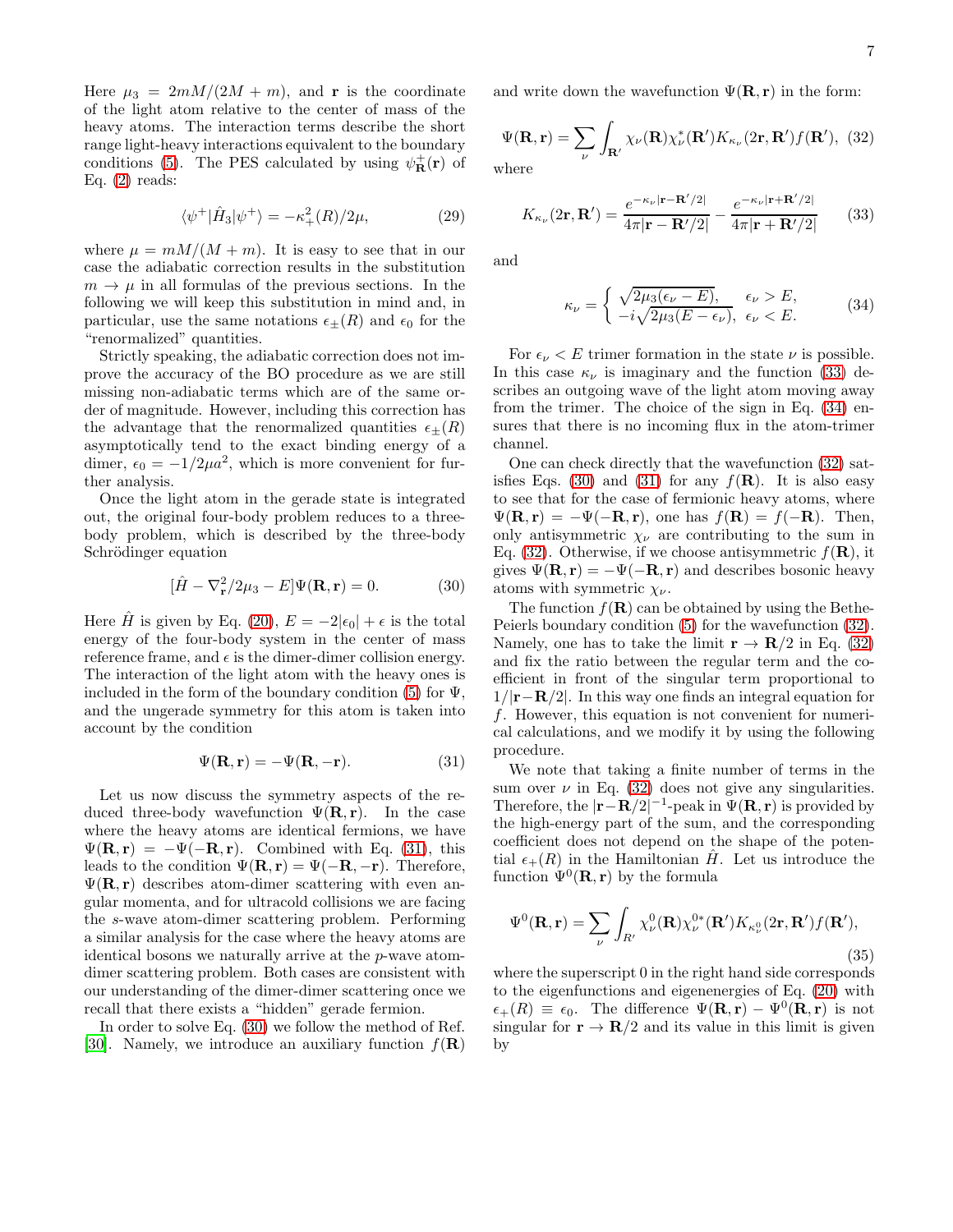<span id="page-7-2"></span>
$$
\hat{L}'f(\mathbf{R}) = \Psi(\mathbf{R}, \mathbf{R}/2) - \Psi^0(\mathbf{R}, \mathbf{R}/2) = \int_{\mathbf{R}'} \sum_{\nu} [\chi_{\nu}(\mathbf{R}) \chi_{\nu}^*(\mathbf{R}') K_{\kappa_{\nu}}(\mathbf{R}, \mathbf{R}') - \chi_{\nu}^0(\mathbf{R}) \chi_{\nu}^{0*}(\mathbf{R}') K_{\kappa_{\nu}^0}(\mathbf{R}, \mathbf{R}')] f(\mathbf{R}').
$$
 (36)

The function  $\Psi^0(\mathbf{R}, \mathbf{r})$  can be calculated straightforwardly by turning the sum over  $\nu$  in Eq. [\(35\)](#page-6-5) into an integral over k:

$$
\sum_{\nu} \chi_{\nu}^{0}(\mathbf{R}) \chi_{\nu}^{0*}(\mathbf{R}') \to (2\pi)^{-3} \int d^{3}k e^{i\mathbf{k} \cdot (\mathbf{R} - \mathbf{R}')},\tag{37}
$$

and substituting  $\epsilon_{\nu}^0 \to k^2/M + \epsilon_0$ . In the limit of  $\mathbf{r} \to \mathbf{R}/2$  we get

<span id="page-7-3"></span>
$$
\Psi^{0}(\mathbf{R}, \mathbf{r} \to \mathbf{R}/2) = \sin^{2} \theta (|\mathbf{r} - \mathbf{R}/2|^{-1} - \sqrt{2\mu(\epsilon_{0} - E)}) f(\mathbf{R})/4\pi - \hat{L} f(\mathbf{R}), \tag{38}
$$

where  $\theta = \arctan \sqrt{1 + 2M/m}$ , and the integral operator  $\hat{L}$  is given by

<span id="page-7-1"></span>
$$
\hat{L}f(\mathbf{R}) = P \int_{\mathbf{R}'} \left\{ G(|\mathbf{R} - \mathbf{R}'|) \left[ f(\mathbf{R}) - f(\mathbf{R}') \right] \pm G(\sqrt{R^2 + R'^2 - 2\mathbf{R} \cdot \mathbf{R}' \cos 2\theta}) f(\mathbf{R}') \right\},\tag{39}
$$

with the symbol P indicating the Principal Value of the integral (see [\[13](#page-13-10)]). The plus (minus) sign in Eq. [\(39\)](#page-7-1) corresponds to the case of fermionic (bosonic) heavy atoms. The function  $G$  is defined as

$$
G(X) = \frac{\sin 2\theta M(\epsilon_0 - E)K_2(\sqrt{M(\epsilon_0 - E)}X/\sin \theta)}{8\pi^3 X^2},\tag{40}
$$

where  $K_2(z)$  is the exponentially decaying Bessel (Macdonald) function.

Finally, making a summation of Eq. [\(36\)](#page-7-2) with Eq. [\(38\)](#page-7-3) and comparing the result with the boundary condition [\(5\)](#page-2-9), we find the following equation for  $f(\mathbf{R})$ :

<span id="page-7-4"></span>
$$
\left\{\hat{L} - \hat{L}' + \sin^2\theta \frac{\sqrt{2\mu(\epsilon_0 - E)} - 1/a}{4\pi}\right\} f(\mathbf{R}) = 0. \tag{41}
$$

The operators  $\hat{L}$  and  $\hat{L}'$  conserve angular momentum and, expanding the function  $f(\mathbf{R})$  in spherical harmonics, we deal with a set of uncoupled 1D integral equations for each of the radial functions  $f_l(R)$ . These equations for  $l = 0$  and  $l = 1$  are given in Appendix.

# <span id="page-7-0"></span>V. LOW-ENERGY DIMER-DIMER **SCATTERING**

The hybrid Born-Oppenheimer approximation (HBO) developed in Sec. [IV](#page-5-0) can be used in various ways for obtaining the rates of elastic and inelastic dimer-dimer collisions. For example, substituting the solution of Eq. [\(41\)](#page-7-4) into Eq. [\(32\)](#page-6-4) one can, in principle, restore the total wavefunction  $\Psi(\mathbf{R}, \mathbf{r})$  and find the scattering amplitudes from the asymptotic shape of this wavefunction at  $R \to \infty$ . However, for the problem of ultracold dimer-dimer scattering this is not needed as there is a more elegant procedure.

At large distances  $(R \gg a)$  the reduced wavefunction  $\Psi(\mathbf{R}, \mathbf{r})$  takes the form:

<span id="page-7-5"></span>
$$
\Psi(\mathbf{R}, \mathbf{r}) \approx \Psi(\mathbf{R}) \psi_{\mathbf{R}}^-(\mathbf{r}).\tag{42}
$$

Comparing the singular parts of Eqs. [\(38\)](#page-7-3) and [\(42\)](#page-7-5) in the limit of  $\mathbf{r} \to \mathbf{R}/2$  we obtain

$$
f(\mathbf{R}) \propto \Psi(\mathbf{R}); \quad R \gg a. \tag{43}
$$

Thus, at large distances  $f(\mathbf{R})$  can serve as the wavefunction for the dimer-dimer motion. In particular, it contains the dimer-dimer scattering phase shift.

In the HBO approach the dimer-dimer scattering amplitude  $a_{dd}$  is determined from the large distance be-havior of the solution of Eq. [\(41\)](#page-7-4) for  $E = 2\epsilon_0$ . In the case of fermionic heavy atoms, the leading channel at ultralow energies is the s-wave scattering, and the solution of Eq. [\(41\)](#page-7-4) should be matched with

<span id="page-7-6"></span>
$$
f_0(R) \propto (1/R - 1/a_{dd})\tag{44}
$$

at  $R \gg a \ln \sqrt{M/m}$ . In the case of the p-wave dimerdimer scattering (bosonic heavy atoms) one should match the solution of Eq. [\(41\)](#page-7-4) at these distances with

<span id="page-7-7"></span>
$$
f_1(R) \propto (R - 3\beta_{dd}/R^2). \tag{45}
$$

The numerical procedure of HBO is described below. The dotted curve in Fig. [1](#page-8-0) represents  $a_{dd}/a$  from Eq. [\(14\)](#page-2-6) and  $(3\beta_{dd})^{1/3}/a$  extracted from Eq. [\(18\)](#page-3-3). The HBO results for these quantities are shown by the solid and dashed curves, respectively. One sees a relatively good agreement even for moderate values of  $M/m$ . The HBO result for  $a_{dd}$  agrees with our previous calculations which use the exact four-body equation for  $M/m < 13.6$  (see [\[14](#page-13-11)]) and Sec. [VI\)](#page-10-0). We also get a good agreement with the Monte Carlo results for  $M/m < 20$  [\[36](#page-13-33)].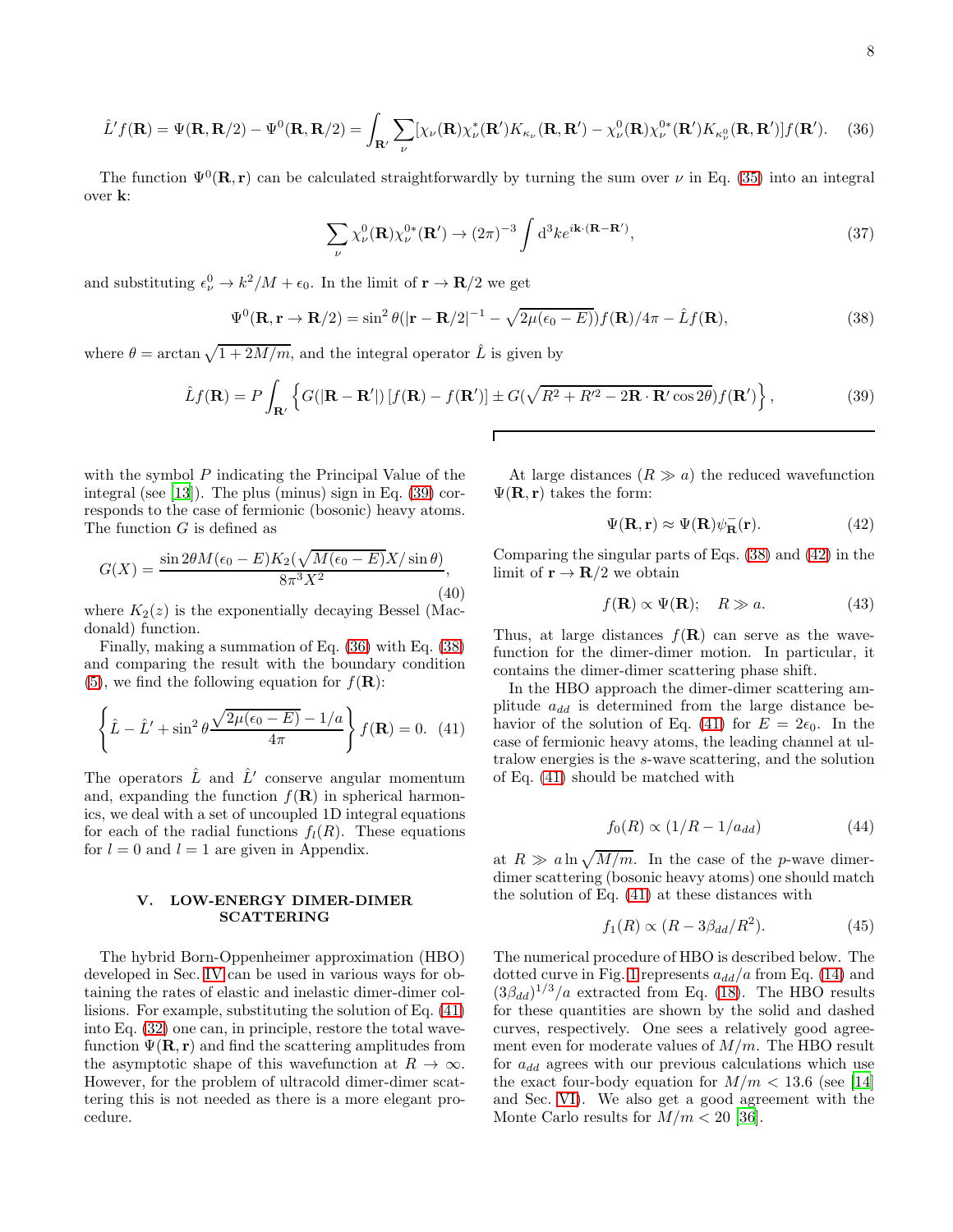

<span id="page-8-0"></span>FIG. 1: The dimer-dimer s-wave scattering length  $a_{dd}/a$ (solid) and the quantity  $(3\beta_{dd})^{1/3}/a$  for p-wave scattering (dashed) calculated by using HBO. The dotted line is the result of Eq.  $(14)$ .

In this formalism it is straightforward to account for inelastic processes of trimer formation and the relaxation of dimers into deep bound states. In the latter case we mean the relaxation process that requires one light and two heavy atoms to closely approach each other. The heavy-light-light relaxation channel is well described by the simple BO approach (see Sec. [III\)](#page-3-0) and we do not consider it here.

Let us first assume that the rate of relaxation into deep molecular states is negligible and omit this process. Then the three-body parameter is real, and the trimer formation rate is determined by the imaginary part of the swave scattering length or the *p*-wave scattering volume. The rate constant is given by [\[37\]](#page-13-34)

<span id="page-8-1"></span>
$$
\alpha = -\frac{16\pi}{M} \times \begin{cases} \text{Im}(a_{dd}), & \text{heavy fermions,} \\ 3k^2 \text{Im}(\beta_{dd}), & \text{heavy bosons.} \end{cases}
$$
(46)

Alternatively, if one needs to know the rate of trimer formation in the state  $\nu$ , one can substitute the solution of Eq. [\(41\)](#page-7-4) into Eq. [\(32\)](#page-6-4) and calculate the flux of light atoms at  $\mathbf{r} \to \infty$ . Summing over  $\nu$  gives the same result as Eq. [\(46\)](#page-8-1). We find that the contribution of the highest "dangerous" trimer state is by far dominant and  $\alpha$  is very sensitive to its position.

We now include the relaxation of the dimers into deep bound states. As we have mentioned in Sec. [III,](#page-3-0) the lightheavy-heavy relaxation process can be taken into account by adding an imaginary part to the three-body parameter. The total inelastic decay rate is then still given by Eq. [\(46\)](#page-8-1). However, strictly speaking we can no longer distinguish between the trimer formation in a particular state and the relaxation since the trimers ultimately decay due to the relaxation process. In this sense the only decay channel is the relaxation. However, for a sufficiently long lifetime of a trimer, i.e. if the trimer states are narrow resonances, we can still see a pronounced dependence of the total inelastic decay rate on the position of the highest "dangerous" trimer state (see below).

The calculation of the intrinsic lifetime of a trimer requires a detailed knowledge of short-range physics and is beyond the scope of this paper. Estimates of the imaginary part of the trimer energy,  $\tau^{-1}$ , from the experimental data on  $Cs<sub>3</sub>$  trimers [\[18](#page-13-15)] show that it is approximately by a factor of 4 smaller than the real part  $\epsilon_{\nu}$  (in this case  $\eta_* \approx 0.06$ ). From a general point of view, we do not expect that the trimers with a binding energy  $\epsilon_{\nu} < -2|\epsilon_0|$ are very long-lived. However, one can have relatively narrow resonances, and we perform calculations for various values of the elasticity parameter  $\eta_*$ .

In the case of a complex three-body parameter the Hamiltonian  $\hat{H}$  [\(20\)](#page-3-4) combined with the boundary condition [\(21\)](#page-4-0), no longer represents a Hermitian operator. Instead, this operator is equivalent to the Schrödinger operator with a complex absorbing potential, and in a real basis set its representation is a complex symmetric matrix. Methods of calculating Green functions and other properties of such operators are known in quantum chemistry (see [\[38\]](#page-13-35) and refs. therein). The formalism is based on using the canonical symmetric bilinear form instead of the Hermitian inner product. In our case, this results in the formal removal of the sign of the complex conjugation for all  $\chi^*_{\nu}$  in Sec. [IV.](#page-5-0) This does not lead to any contradiction with the "Hermitian" case as the eigenvectors of Hermitian operators can be made real.

We have performed a numerical analysis of the elastic and inelastic rates for bosonic and fermionic heteronuclear dimers for different values of  $M/m$ . A brief sketch of the numerical procedure is the following. We diagonalize the Hamiltonian  $H$  of Eq. [\(20\)](#page-3-4) on a finite but large grid in coordinate space and find the sets  $\{\epsilon_{\nu}, \chi_{\nu}(\mathbf{R})\}$ and  $\{\epsilon_{\nu}^0, \chi_{\nu}^0(\mathbf{R})\}$ . The latter is obtained from Eq. [\(20\)](#page-3-4) with  $\epsilon_{+}(R) \equiv \epsilon_0$ . The three-body boundary condition [\(21\)](#page-4-0) for  $\chi_{\nu}$  is implemented by introducing an additional (complex) potential at very short distances. Then, we calculate the kernels of the integral operators  $\hat{L}$  and  $\hat{L}'$ and solve Eq. [\(41\)](#page-7-4). In order to characterize the elastic and inelastic dimer-dimer scattering properties we use Eqs.  $(44)$ ,  $(45)$ , and  $(46)$ .

In Fig. [2](#page-9-0) we present the results for the inelastic collisional rate in the case of bosonic molecules with the mass ratio  $M/m = 28.5$  having in mind <sup>171</sup>Yb-<sup>6</sup>Li dimers. The solid line corresponds to the case of a real three-body parameter. It is convenient to introduce a related quantity,  $a_0$ , defined as the value of a at which the energy,  $\epsilon_{\nu}$ , of a trimer state exactly equals  $E = 2\epsilon_0$ . This new "dangerous" trimer state becomes more deeply bound for  $a > a_0$ and the rate constant steeply grows being proportional to the density of states in the outgoing atom-trimer channel. The corresponding orbital angular momentum is equal to 1 and the threshold law reads (see also inset in Fig. [2\)](#page-9-0)

<span id="page-8-2"></span>
$$
\alpha \propto \text{const} + (E - \epsilon_{\nu})^{3/2} \propto \text{const} + (a - a_0)^{3/2}. \quad (47)
$$

The constant term in Eq. [\(47\)](#page-8-2) describes the contribution of more deeply bound states, which is typically very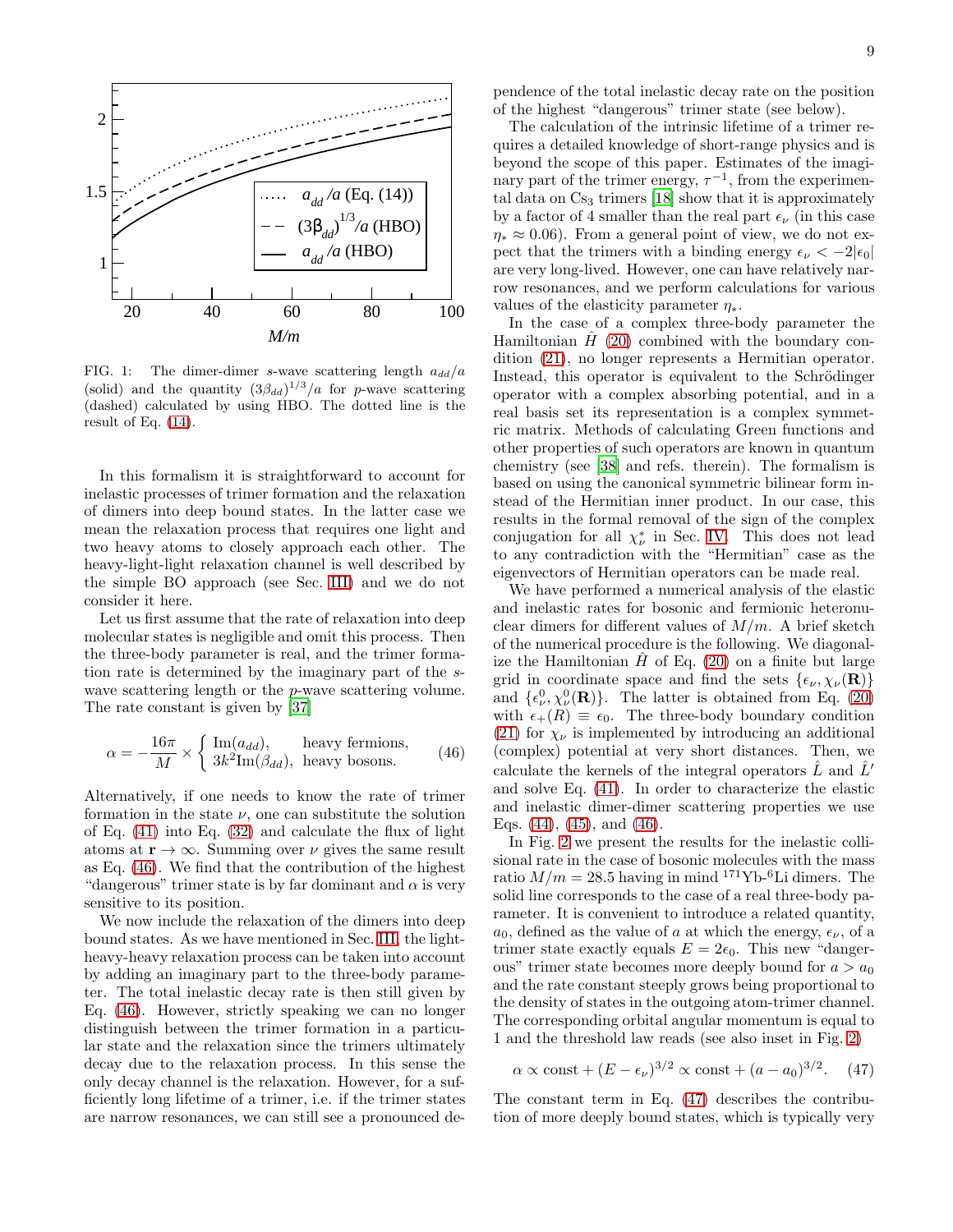small. In fact, as trimer states become more compact, both light atoms should approach the heavy atoms and each other at smaller distances where the trimer formation takes place. Since they are identical fermions, there is a strong suppression of the trimer formation to these deeply bound states.



<span id="page-9-0"></span>FIG. 2: The inelastic rate constant for bosonic dimers with  $M/m = 28.5$  as a function of the atom-atom scattering length a. The solid line corresponds to the case of a real three-body parameter. The results plotted in dashed, dotted, dasheddotted, and dash-dot-dot lines are obtained by taking into account the light-heavy-heavy relaxation processes. The values of the elasticity parameter  $\eta_* = 0.1, 0.5, 1,$  and  $\infty$ , respectively (see text). The quantity  $a_0$  is the value of a at which the energy of a trimer state equals  $E = 2\epsilon_0$  and a new inelastic channel opens. The inset shows the region  $a \approx a_0$  in greater detail in order to see the threshold behavior [\(47\)](#page-8-2).

The plot is periodic in the logarithmic scale, the multiplicative factor being equal to  $\lambda_1 \approx 7.3$  consistent with Eqs. [\(23\)](#page-4-1) and [\(22\)](#page-4-2) (with  $m \to \mu$ ). The dashed, dotted, and dashed-dotted curves are obtained for  $\eta_* = 0.1, 0.5,$ and 1, respectively. The corresponding values of the ratio  $\Phi_{\text{out}}/\Phi_{\text{in}}$  are 0.67, 0.14, and 0.02. The flat line represents the limiting case of  $\eta_* = \infty$  or  $\Phi_{\text{out}} = 0$ . This case is universal in the sense that physical observables depend only on the masses and the atomic scattering length.

For a very weak light-heavy-heavy relaxation, the dimer-dimer inelastic collision can be viewed as the formation of a trimer (with the rate constant  $\alpha$ ) followed by its slow decay due to the relaxation. In this case one can think of detecting the trimers spectroscopically. We note, however, that even for the conditions correspond-ing to the dashed curve in Fig. [2,](#page-9-0) i.e. for  $\eta_*$  as small as 0.1, the decay rate of a trimer  $\tau^{-1} \approx 0.25|\epsilon_{\nu}|$  is rather fast, which is likely to make its direct detection difficult. For larger  $\eta_*$  one cannot separate the formation of trimers from their intrinsic relaxational decay, and  $\alpha$ is practically the relaxation rate constant. Remarkably, according to our results, it remains quite sensitive to the positions of trimer states (in this case resonances) for values of  $\eta_*$  up to 0.5 and even larger. This suggests that

measuring the lifetime of a gas of dimers as a function of a gives important information on three-body observables. Moreover, for small  $\eta_*$  one can have a stable molecular gas in sufficiently broad regions of a, where "dangerous" trimer states are far from the trimer formation threshold.

We have also calculated the inelastic rate  $\alpha$  for other mass ratios in the range  $20 < M/m < 76$ . Its dependence on the scattering length has the same structure as plotted in Fig. [2.](#page-9-0) The maximum of the rate constant is well fitted by the formula  $\alpha_{\text{max}} = 5.8(a/M) \exp(-0.87 \sqrt{M/m}).$ The position of the flat line ( $\eta_* = \infty$ ) is also well fitted by  $\alpha_{\infty} = 1.6(a/M) \exp(-0.82\sqrt{M/m})$ . The multiplicative factor in the log-periodic dependence is given by Eqs. [\(23\)](#page-4-1) and [\(22\)](#page-4-2) with  $l = 1$ .

We employed the same method for estimating the formation of the universal trimer state with orbital angular momentum  $l = 1$  at mass ratios  $M/m > 12.7$  but below the critical value for the onset of the Efimov effect. The rate constant increases with  $M/m$  and reaches  $\alpha = 0.2(a/M)$  on approach to the critical mass ratio. This corresponds to the imaginary part of the scattering length Ima<sub>dd</sub>  $\approx 4 \times 10^{-3}a$ , which is by a factor of 300 smaller than the real part of  $a_{dd}$  obtained in four-body calculations [\[14](#page-13-11)]. Thus, the formation of this state does not change the elastic scattering amplitude  $a_{dd}$  of Ref. [\[14\]](#page-13-11).

We can now estimate the rate constants for <sup>171</sup>Yb-<sup>6</sup>Li dimers with the range  $R_e < 5$ nm. On the basis of Eq. [\(27\)](#page-5-1) and the results in Fig. [2](#page-9-0) we find that for  $a =$ 20nm the upper bound of the inelastic rate constant is  $\alpha_{\text{max}} \approx 4 \times 10^{-13} \text{cm}^3/\text{s}$  and it is larger than the rate of relaxation into deep bound states in the system of one heavy and two light atoms,  $\alpha_{hll}$ . For larger a the heavylight-light relaxation can be neglected and the lifetime of the gas of dimers is determined solely by the rate constant α. The elastic rate constant for a thermal gas with  $a \sim$ 20nm and  $T \sim 100$ nK equals

$$
\alpha_{el} \approx 8\pi |a_{dd}|^2 \sqrt{2T/M} \sim 4 \times 10^{-11} \text{cm}^3/\text{s}.
$$
 (48)

Here we used the calculated s-wave dimer-dimer scattering length  $a_{dd} \approx 1.4a$ . We see that  $\alpha_{el}$  is much larger than  $\alpha$  and this inequality becomes even more pronounced for larger a due to the scaling relations  $\alpha_{el} \propto a^2$ and  $\alpha_{\text{max}} \propto a$ .

In Fig. [3](#page-10-1) we present the results for the inelastic collisional rate in the case of fermionic dimers with mass ratios 14.5 and 22.2, having in mind  ${}^{87}\text{Rb-}{}^{6}\text{Li}$  and  ${}^{133}\text{Cs-}$ <sup>6</sup>Li dimers respectively. We observe essentially the same structure of the graphs as in the case of bosonic molecules. However, now we have p-wave scattering and the rate constant acquires an additional factor  $\propto (ak)^2$ , where  $k$  is the relative momentum of the dimers. The multiplicative factor in the log-periodic dependence is now given by Eqs. [\(23\)](#page-4-1) and [\(22\)](#page-4-2) with  $l = 0$ , since the light-heavy-heavy three-body atomic complex exhibits the Efimov effect in the configuration with zero orbital angular momentum. The dimer-dimer scattering volumes are equal to  $\beta_{dd} \approx 0.73a^3$  for  $M/m = 14.5$  and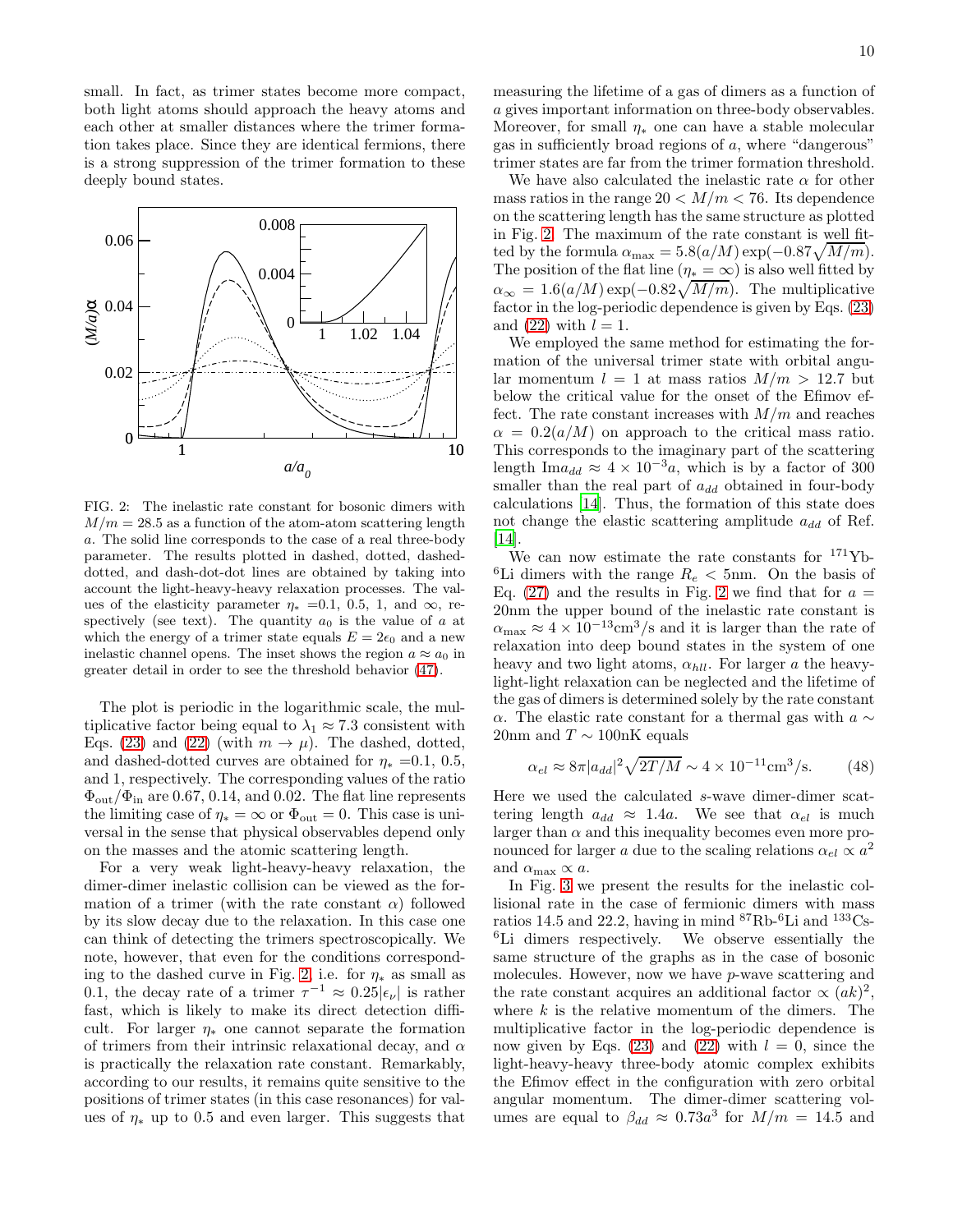

<span id="page-10-1"></span>FIG. 3: The inelastic rate constant for fermionic dimers with the mass ratios  $M/m = 14.5$  and 22.2. Notations are the same as in Fig. [2.](#page-9-0)

For fermionic molecules with other mass ratios the inelastic rates behave in a similar way as plotted in Fig. [3.](#page-10-1) Considering  $M/m < 39$  in order to avoid the Efimov effect in the  $l = 2$  channel, the quantities  $\alpha_{\text{max}}$  and  $\alpha_{\infty}$  for a given relative momentum  $k$  can be well fitted by the formulas  $\alpha_{\text{max}} = 14.3(a^3k^2/M) \exp(-0.88\sqrt{M/m})$  and  $\alpha_{\infty} = 2.8(a^3k^2/M) \exp(-0.77\sqrt{M/m})$ . The rate constant of elastic collisions is given by

$$
\alpha_{el} \approx 48\pi |\beta_{dd}|^2 k^5 / M. \tag{49}
$$

In the case of Cs-Li dimers we find that for  $a \gg R_e \approx$ 3nm the upper bound  $\alpha_{\text{max}}$  greatly exceeds  $\alpha_{\text{hll}}$ . Moreover, for a thermal molecular gas with  $a = 20$ nm at  $T \sim 100$ nK, the quantity  $\alpha_{\text{max}}$  is comparable with  $\alpha_{el}$ and both are approximately equal to  $4 \times 10^{-14}$ cm<sup>3</sup>/s. We suggest that in order to optimize the collisional rates and lifetime of a gas of dimers and obtain  $\alpha_{el} \gg \alpha$  one modifies the scattering length or temperature, since dimerdimer inelastic and elastic rates strongly depend on these parameters. The scaling relations for the rate constants read:  $\alpha_{el} \propto a^6 k^5$  and  $\alpha_{\text{max}} \propto a^3 k^2$ .

It is useful to mention that for fermionic dimers the relaxation rates in the case of atom-dimer collisions are higher than in the case of dimer-dimer collisions. The relaxation rate constant for collisions of Cs-Li dimers with Cs atoms is  $\alpha \sim a/m \approx 2 \times 10^{-10} \text{cm}^3/\text{s}$  and it exceeds by 3 orders of magnitude the relaxation rate for collisions of these dimers with Li atoms. Although these estimates are valid within an order of magnitude, they indicate that a pure gas of dimers should have a longer lifetime. At least, one should avoid mixing Cs-Li dimers with free Cs atoms.

# <span id="page-10-0"></span>VI. ON THE VALIDITY OF HBO

Our derivation of the HBO method in Sec. [IV](#page-5-0) is based on two assumptions. First, we rely on the short-range character of the interatomic forces. Namely, all our results are valid under the condition [\(1\)](#page-1-1). It assumes that the range,  $R_e$ , of the interatomic van der Waals potential is much smaller than the typical de Broglie wavelength of atoms, which is of the order of a. In this case we can treat the interatomic potential using the zero-range Bethe-Peierls approach [\[33](#page-13-30)].

The second important assumption is the use of the Born-Oppenheimer approximation for integrating out the light fermion in the gerade state. We rely on the presence of the small parameter  $m/M$ . In the beginning of Sec. [IV](#page-5-0) we explained how the simplest (clamped nuclei) approximation can be improved by adding the Born-Oppenheimer diagonal correction. The resulting so-called adiabatic approximation provides one with the "best possible" potential energy surface for the heavy atoms. In principle, one can make further improvements and systematically expand the wavefunctions and energies in powers of  $m/M$ . However, it is believed that the amount of work that one has to do in order to get the next order term in this expansion is comparable to the work required for the exact solution of the problem.

In such a situation it looks optimal to check the validity of the HBO results by comparing them with the ones obtained in exact four-body calculations [\[14\]](#page-13-11). In Fig. [4](#page-11-1) we compare  $a_{dd}$  for bosonic molecules in the 3D case, calculated exactly (solid curve) and by using the HBO method (dashed curve). Already for  $M/m \sim 10$  the results agree within the limits of accuracy. The exact method requires a huge configuration space for  $M/m \approx 10$  and its accuracy drops significantly at larger mass ratios. We estimate the relative precision of this "exact" four-body calculation at the highest mass ratio in Fig. [4](#page-11-1) to be 2 or 3%, whereas one should have a much higher accuracy in order to resolve the trimer formation for  $M/m > 12.7$ . In fact, we believe that the HBO method is more accurate for  $M/m \gtrsim 10$ . To justify this belief we have performed the same analysis in the 1D case, where the exact method can be pushed to higher mass ratios. The HBO results agree very well with the results of the exact methods (see inset in Fig. [4\)](#page-11-1). In the 1D case for the considered mass ratios there are no trimer states and we neglect any inelastic decay.

In certain aspects the accuracy of the HBO method can be limited by the accuracy of the BO approximation for the three-body problem. For example, the BO result for  $\lambda_1$  in the case of Cs-Cs-Li three-body system is 5.3,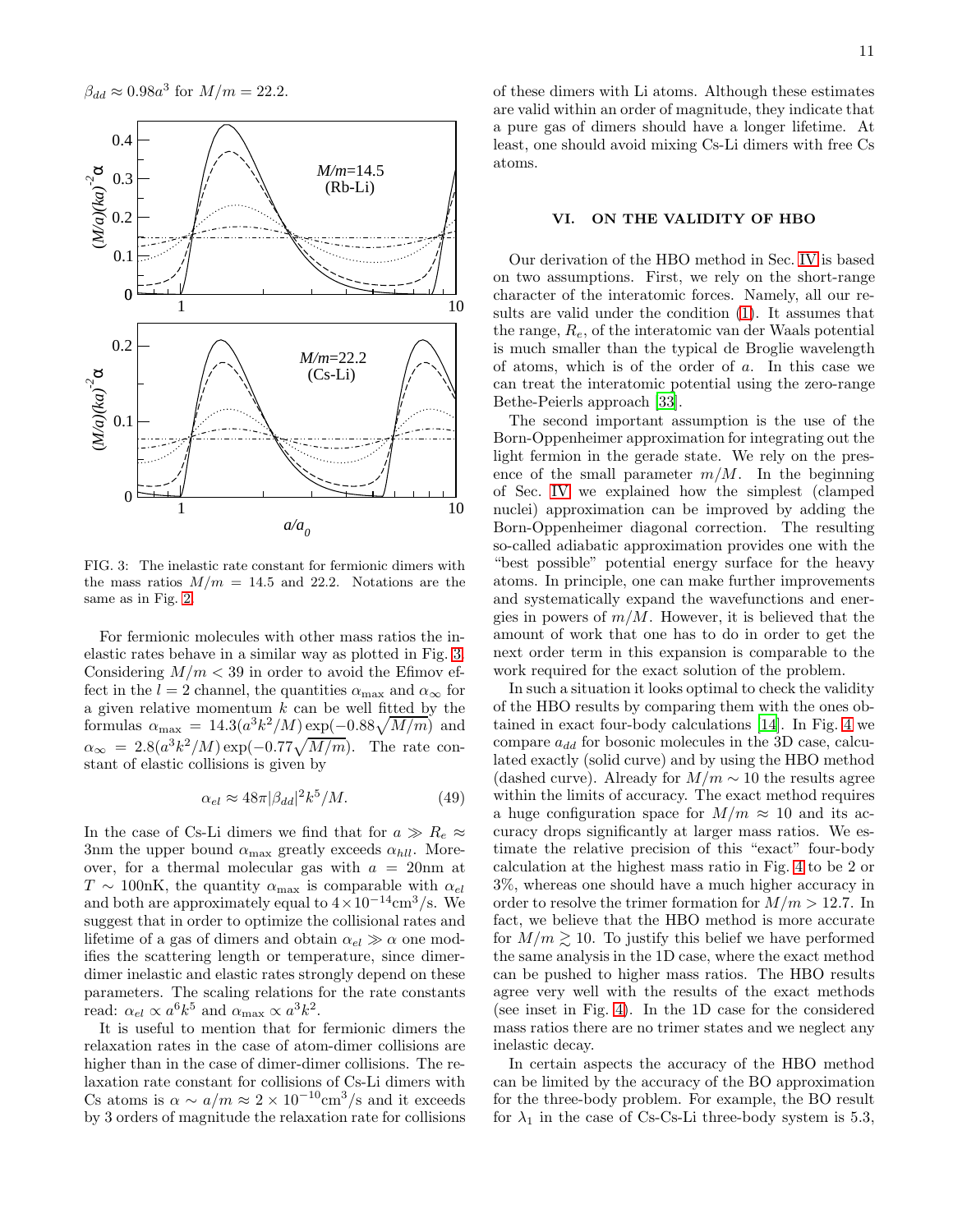

<span id="page-11-1"></span>FIG. 4: Dimer-dimer s-wave scattering length obtained by the exact four-body method (solid line) and by HBO (dashed line). The inset shows the results of a similar calculation in 1D.

whereas the exact value of this multiplicative factor is close to 4.9. Accordingly, the results presented in Fig. [3](#page-10-1) (and also in Fig. [2\)](#page-9-0) can slightly deviate from the actual numbers. However, we believe that the HBO approach reproduces reasonably well the shape of the inelastic rate dependence on a even for these not very large mass ratios and, more importantly, it captures the qualitative physics behind the processes of trimer formation and relaxation into deep bound states.

Finally, the wavefunction of a four-body system, in which one of the three-body subsystems exhibits Efimov physics, has many nodes (infinite in the zero-range approximation) in both real and momentum space. At present, as far as we know, there is no reliable method that can handle the very large configuration space arising in such problems. The HBO approach allows one to use a significantly reduced configuration space and is likely to be the only approach that is capable of solving such four-body problems for large mass ratios.

### <span id="page-11-0"></span>VII. CONCLUDING REMARKS

Concluding the paper, we would like to emphasize several issues important for future studies. First of all, mixtures of light fermionic atoms with heavy fermions or bosons are promising for the observation of the Efimov effect. The search for Efimov trimer states was in the agenda of physicists for more than 30 years, mostly in nuclear and atomic physics [\[15,](#page-13-12) [16,](#page-13-13) [17](#page-13-14)]. The main reason is a remarkable discrete scaling symmetry of the system: dimensionless three-body observables are invariant under the transformation  $a \to \lambda^n a$ , where *n* is any integer and the value of  $\lambda$  is fixed by Eq. [\(23\)](#page-4-1). For example, invariant are the ratios of binding energies to  $\epsilon_0$  or the ratio of the atom-dimer scattering length to a. However, the evidence for Efimov states was obtained only recently in Innsbruck experiments with cesium atoms through the measurements of the rate of three-body recombination as a function of  $a$  [\[18,](#page-13-15) [19](#page-13-16)]. An important aspect is that the factor  $\lambda$  for a three-body system of one light and two heavy atoms can be relatively small, for example  $\lambda \approx 5$  for the <sup>133</sup>Cs-<sup>133</sup>Cs-<sup>6</sup>Li system instead of 22.7 for the Cs<sub>3</sub> trimer. This can allow the observation of several oscillations of the log-periodic dependence of three-body observables in the same window for the values of the twobody scattering length a.

We should mention here that a direct observation of bound Efimov trimers can be rather difficult because of their short intrinsic lifetime. Indeed, considering a trimer with the energy  $|\epsilon_{\nu}| \approx 10 \mu K$  and assuming an optimistically small  $\eta_* \sim 10^{-2}$ , we obtain the trimer lifetime of the order of 100  $\mu$ s. Therefore, one should invent indirect ways of identifying the existence of Efimov trimers. The key idea that we bring in with this paper is that the observation of the Efimov effect can be made in a gas of dimers. From our results for the dimer-dimer inelastic collisional rate (trimer formation) in Figs. [2](#page-9-0) and [3](#page-10-1) one can extract information on the binding energies of trimer states, their lifetimes, and also on the value of the three-body parameter. The dependence  $\alpha(a)$  immediately gives the parameter  $\eta_*$  and, hence, the trimer lifetime  $\tau$ . The positions of the minima of the curve  $\alpha(a)$ indicate the values of the two-body scattering length a at which one has a trimer state with the binding energy  $2\epsilon_0$ .

One can think of obtaining long-lived bound lightheavy-heavy trimer states in an optical lattice acting on heavy atoms and increasing their effective mass [\[27](#page-13-24)]. The heavy atoms in these states will be localized in different lattice sites and the light atom will be delocalized between them. For example, one can consider the  $^{40}$ K- $^{40}$ K-<sup>6</sup>Li system which does not exhibit the Efimov effect in free space and will show the presence of Efimov trimers in an optical lattice under an increase of the K mass by more than a factor of 2. The intrinsic lifetime of such trimers will be long as their decay into a  ${}^{6}$ Li- ${}^{40}$ K (or  ${}^{40}$ K- ${}^{40}$ K) deeply bound molecule and a free atom requires two <sup>40</sup>K atoms to be on the same lattice site, which is strongly suppressed by the Pauli principle.

# ACKNOWLEDGEMENTS

We acknowledge hospitality and support of Institut Henri Poincaré during the workshop "Quantum Gases" where part of this work was done. The work was also supported by the IFRAF Institute, by ANR grants Nos. 05-BLAN-0205 and 06-NANO-014, by the Russian Foundation for Fundamental Research, by the QUDEDIS program of ESF, and by the Dutch Foundation FOM. B.M. and S.J.J.M.F.K. acknowledge support from the Netherlands Organization for Scientific Research (NWO). LPTMS is a mixed research unit No.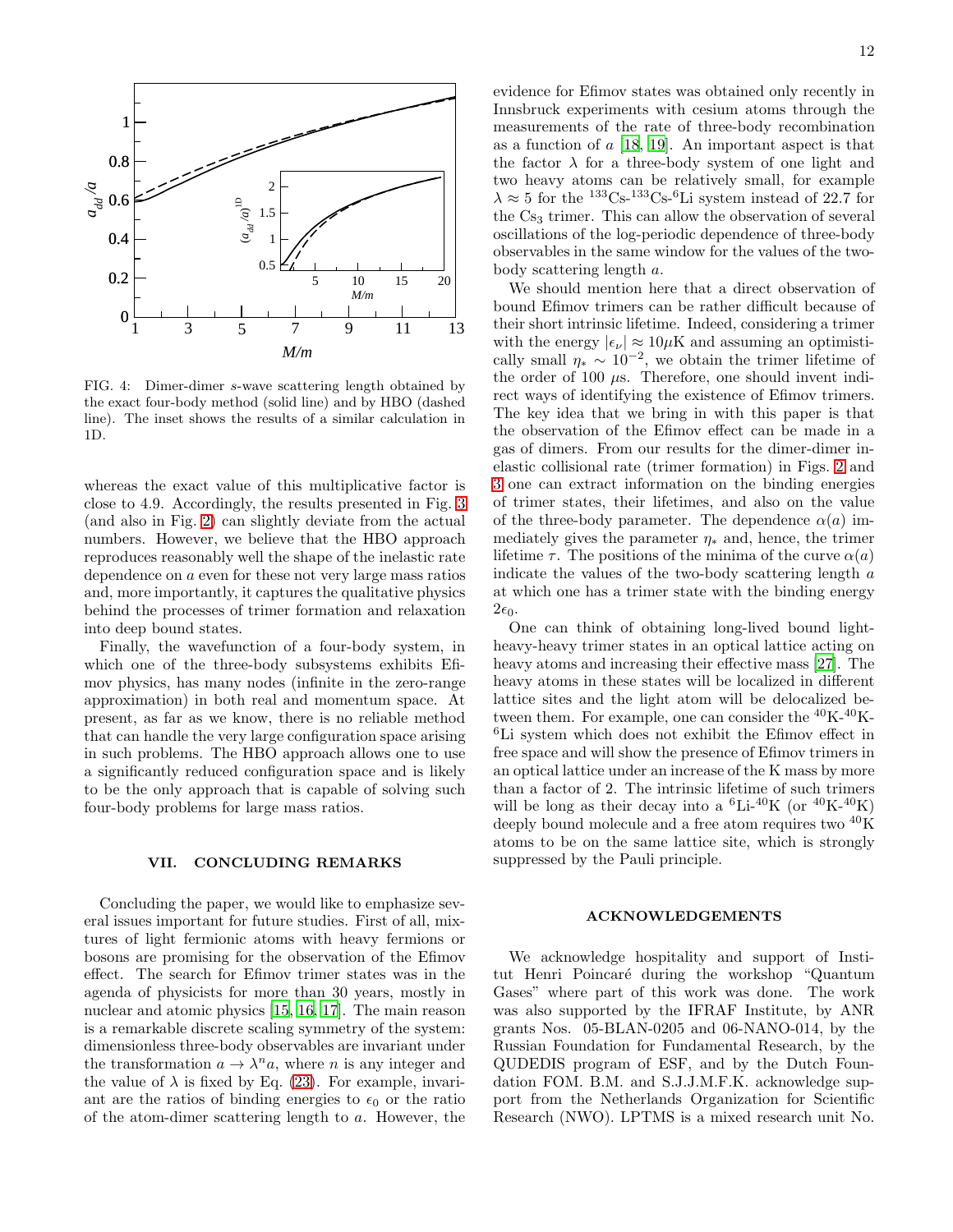8626 of CNRS and Université Paris Sud.

### APPENDIX

Explicit expressions for the operators  $\hat{L}$  and  $\hat{L}'$  in the case of s-wave scattering  $[f(\mathbf{R}) \equiv f_0(R)]$  and p-wave scat-

tering  $[f(\mathbf{R}) \equiv f_1(R) \cos \theta_{\mathbf{R}}]$  are obtained by performing the angular integration in Eqs. [\(36\)](#page-7-2) and [\(39\)](#page-7-1). The calculation is straightforward and here we present only the resulting expressions.

In the case of s-wave scattering we get:

$$
\hat{L}f_0(R) = \frac{q \sin^2 \theta \cos \theta}{2\pi^2} P \int_0^\infty dR' \frac{R'}{R} \left\{ \left[ \frac{K_1 (q|R - R'|/\sin \theta)}{|R - R'|} - (R' \right] \right] (f_0(R) - f_0(R')) \n+ \frac{1}{\cos 2\theta} \left[ \frac{K_1 (q\sqrt{R^2 + R'^2 - 2RR'\cos 2\theta}/\sin \theta)}{\sqrt{R^2 + R'^2 - 2RR'\cos 2\theta}} - (R' \right] f_0(R') \right\}.
$$
\n(50)

Here  $q = \sqrt{M(\epsilon_0 - E)}$  and in each of the square brackets the second expression is the same as the first one with R<sup>'</sup> replaced by  $-R'$ .

The action of the operator  $\hat{L}'$  on a spherically symmetric function reads:

$$
\hat{L}'f_0(R) = \sum_{l=1,3,...} \frac{2l+1}{2\pi} \int_0^\infty \sum_n [\chi_{n,l}(R)\chi_{n,l}^*(R')K_{\kappa_{n,l}}^{(l)}(R,R') - \chi_{n,l}^0(R)\chi_{n,l}^{0*}(R')K_{\kappa_{n,l}}^{(l)}(R,R')]f_0(R')R'^2\mathrm{d}R',\tag{51}
$$

where  $\chi_{n,l}(R)$  is the radial part of the eigenfunction of Eq. [\(20\)](#page-3-4) with orbital angular momentum l and radial quantum number *n*. The quantities  $\chi^0_{n,l}(R)$  and  $\kappa^0_{n,l}$  correspond to solutions of Eq. [\(20\)](#page-3-4) in which  $\epsilon_+(R)$  is substituted by  $\epsilon_0$ . The kernel  $K_{\kappa}^{(l)}$  is defined as

<span id="page-12-2"></span>
$$
K_{\kappa}^{(l)}(R_1, R_2) = 2I_{l+1/2}(\kappa R_{<} / 2)K_{l+1/2}(\kappa R_{>} / 2) / \sqrt{R_1 R_2},\tag{52}
$$

where the functions  $I_{\mu}(z)$  and  $K_{\mu}(z)$  are the modified Bessel functions of the first and second kind, and  $R_{\leq}(R_{>})$  is the smallest (largest) of the coordinates  $R_{1,2}$ . For  $\epsilon_{\nu} \equiv \epsilon_{n,l} < E$ , i.e. for negative imaginary  $\kappa_{n,l}$  given by Eq. [\(34\)](#page-6-3), we use the rules  $K(-iz) = (\pi i^{\mu+1}/2)H_{\mu}(z)$  and  $I_{\mu}(-iz) = J_{\mu}(z)$ .

In the p-wave case we define the radial operator  $\hat{L}^{l=1}$  by the relation  $\hat{L}[f_1(R)\cos\theta_{\mathbf{R}}] = \cos\theta_{\mathbf{R}}\hat{L}^{l=1}f_1(R)$ . The explicit form is given by

$$
\hat{L}^{l=1}f_{1}(R) = \frac{q \sin^{2} \theta \cos \theta}{2\pi^{2}} P \int_{0}^{\infty} dR' \frac{R'}{R} \left\{ \left[ \frac{K_{1}(q|R - R'|/\sin \theta)}{|R - R'|} - (R' \right] - R') \right] f_{1}(R) \n+ \sin \theta \left[ \left( \frac{K_{0}(q|R - R'|/\sin \theta)}{qRR'} + \frac{K_{0}(q\sqrt{R^{2} + R'^{2} - 2RR' \cos 2\theta}/\sin \theta)}{\cos^{2} 2\theta qRR'} \right) + (R' \rightleftarrows - R') \right] f_{1}(R') \n- \left[ \left( \frac{K_{1}(q|R - R'|/\sin \theta)}{|R - R'|} + \frac{K_{1}(q\sqrt{R^{2} + R'^{2} - 2RR' \cos 2\theta}/\sin \theta)}{\cos 2\theta \sqrt{R^{2} + R'^{2} - 2RR' \cos 2\theta}} \right) + (R' \rightleftarrows - R') \right] f_{1}(R') \right\}, \quad (53)
$$

and, accordingly, for the radial part of the operator  $\hat{L}'$  we have

$$
(\hat{L}')^{l=1}f_1(R) = \frac{1}{2\pi} \sum_{l=0,2,...} \int_0^\infty \sum_n [\chi_{n,l}(R)\chi_{n,l}^*(R')\bar{K}_{\kappa_{n,l}}^{(l)}(R,R') - \chi_{n,l}^0(R)\chi_{n,l}^{0*}(R')\bar{K}_{\kappa_{n,l}}^{(l)}(R,R')]f_1(R')R'^2\mathrm{d}R',\tag{54}
$$

where the kernel  $\bar{K}^{(l)}$  is given in terms of  $K^{(l)}$  from Eq. [\(52\)](#page-12-2):

$$
\bar{K}_{\kappa_{n,l}}^{(l)}(R,R') = (l+1)K_{\kappa_{n,l}}^{(l+1)}(R,R') + lK_{\kappa_{n,l}}^{(l-1)}(R,R').
$$
\n(55)

- <span id="page-12-0"></span>[1] J. Doyle, B. Friedrich, R. V. Krems, and F. Masnou-Seeuws, European Physical Journal D 31, 149 (2004).
- <span id="page-12-1"></span>[2] O. Dulieu, M. Raoult, and E. Tiemann, J. Phys. B: At.